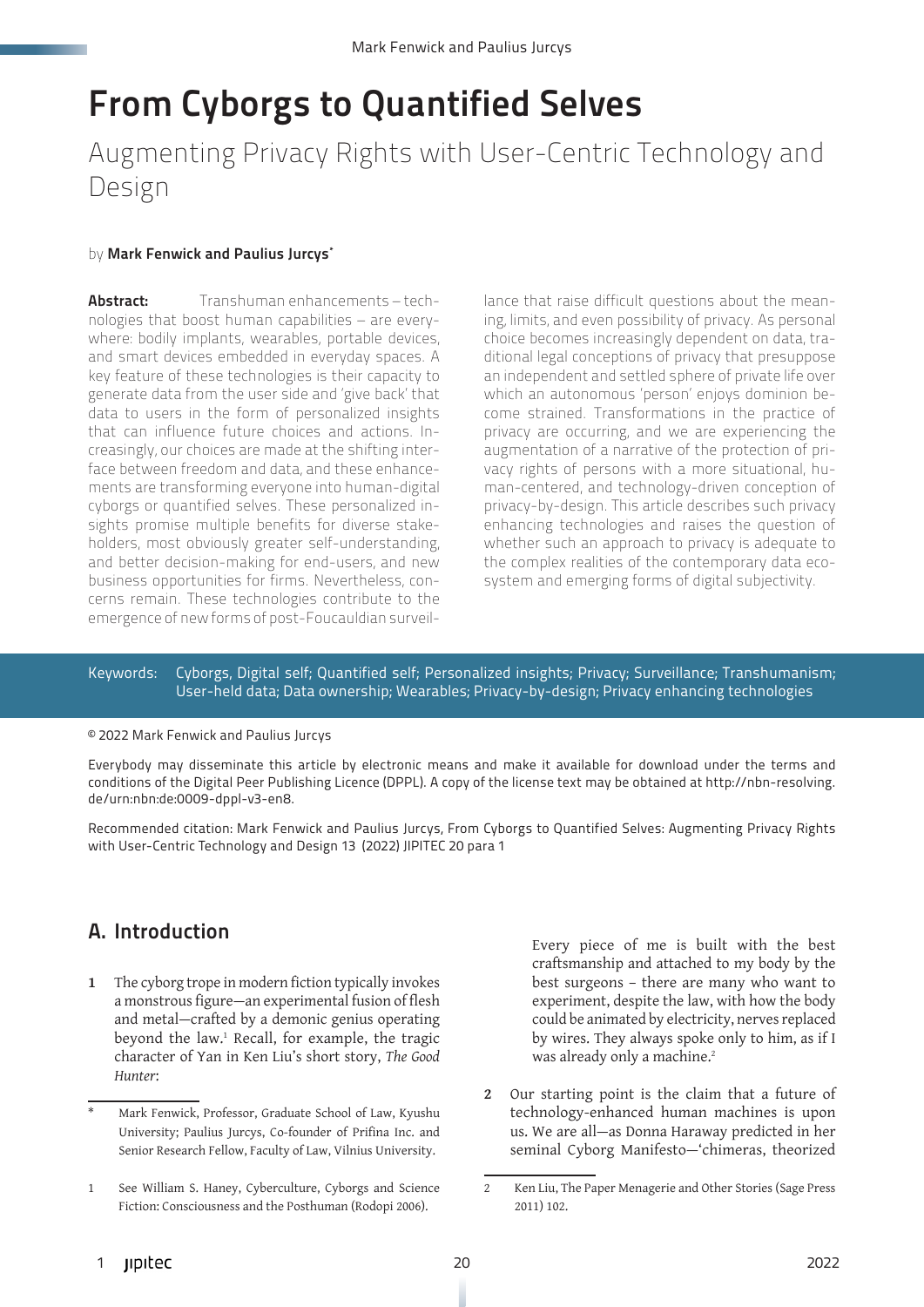and fabricated hybrids of machine and organism, in short, cyborgs.'3 At the very least, a transhuman future seems to be the clear direction of travel. And new technological developments such as edge computing, differential privacy, machine learning, and user-centric data models are about to materialize the notion of a digital or 'quantified' self.<sup>4</sup>

- **3** However, if Haraway captured the mood and trajectory of our transhuman future, she missed several essential details. She was half right—we are all becoming cyborgs—but half wrong in that the technological modifications surrounding us do not transform us into the magnificent human-machines of Liu's story. Instead, our fate is altogether more ambiguous. The transhuman of the twenty-first century is not the 'hybrid of machine and organism,' but the blending of the human with the digital. Furthermore, the transhuman of today is not the creation of a demonic genius operating outside the law but the co-production of the somewhat more banal figures of the software code and tech entrepreneur.
- **4** Here, we describe some of the vagaries of our transhuman future and ask what it means for our conceptions and practice of privacy. To explore these questions, we use transhuman enhancements technologies that augment our human capacities by monitoring our condition or activities. Such enhancements are now everywhere, and they have become a defining technology of everyday life postdigital transformation. We focus on one feature of these technologies: their ability to generate personalized data that can be 'given back' to endusers and inform future choices. Several types of personalized insight are identified, and the effects of this process are described.
- **5** It is suggested that, in our transhuman future, the human and digital selves of the end-user are engaged in an elaborate dance as these personalized insights inform, structure, and—in some sense—determine the future choices of end-users. We will increasingly be defined by enhancements that deliver feedback functionality of this kind, and our identities will be constituted at the shifting interface between data and individual freedom. A critical anthropology of these new augmentations becomes necessary for thinking about the digital transformation and

its effects, including data protection and privacy questions.

- **6** Our intention here is to focus on the ambiguous character of this shift: such technologies undoubtedly empower end-users in new and significant ways and introduce greater equality into the data ecosystem. Moreover, they offer new opportunities for businesses to add value by providing more personalized products and services that make data 'work' for end-users. However, these technologies simultaneously create new transhuman forms of surveillance, normalization, and control.
- **7** Moreover, if personal choice is made contingent on data in the way suggested here, what are the implications for concepts of privacy that presuppose an independent and settled sphere of 'private life' over which an autonomous 'person' enjoys dominion? Emerging forms of human-digital identity disrupt the meaning—and, perhaps, even the very possibility—of privacy, at least as traditionally understood. When our identity—who we are and whom we will become—has already spilled out into and been constituted by the global data network, does privacy need re-imagining? The last part of the article describes how such a re-making of privacy is already occurring around ideas of privacy-by-design and more user-centric models of data ownership. The article describes these evolving approaches and asks whether they are adequate to the dynamic realities of today's data ecosystem.

### B. Transhuman Enhancements

# I. Mapping Categories of Data and Data Sources

- **8** Transhuman enhancements are understood here as technologies that deploy sensors to collect personal data about users (either states or events), that are then aggregated, analyzed, and, in some cases, given back to end-users in the form of personalized data insights delivered via an app or other user interface.
- **9** Such augmentations are everywhere, either as stand-alone technologies or as one element in more complex devices. Consider data-collecting sensors in our cellphones, smartwatches, rings, headbands, or other types of wearables that measure daily steps, heart rate, sleep, glucose level, or many other vital parameters.5 A second broad category is implants or

<sup>3</sup> Donna Haraway, Simians, Cyborgs, and Women: The Reinvention of Nature (Routledge 1991) 150; Donna Haraway, When Species Meet (The University of Minnesota Press 2008).

<sup>4</sup> See Deborah Lupton, The Quantified Self: A Sociology of Self-Tracking (Polity Press 2016); Paulius Jurcys, Christopher Donewald, Jure Globocnik and Markus Lampinen, 'My data, my terms: A proposal for personal data use licenses' (2020) Harvard Journal of Law & Technology Digest 1.

<sup>5</sup> Kara Swisher, 'Amazon wants to get even closer. Skintight' The New York Times (27 November 2020) <https://www. nytimes.com/2020/11/27/opinion/amazon-halo-surveillance.html> accessed 29 September 2021.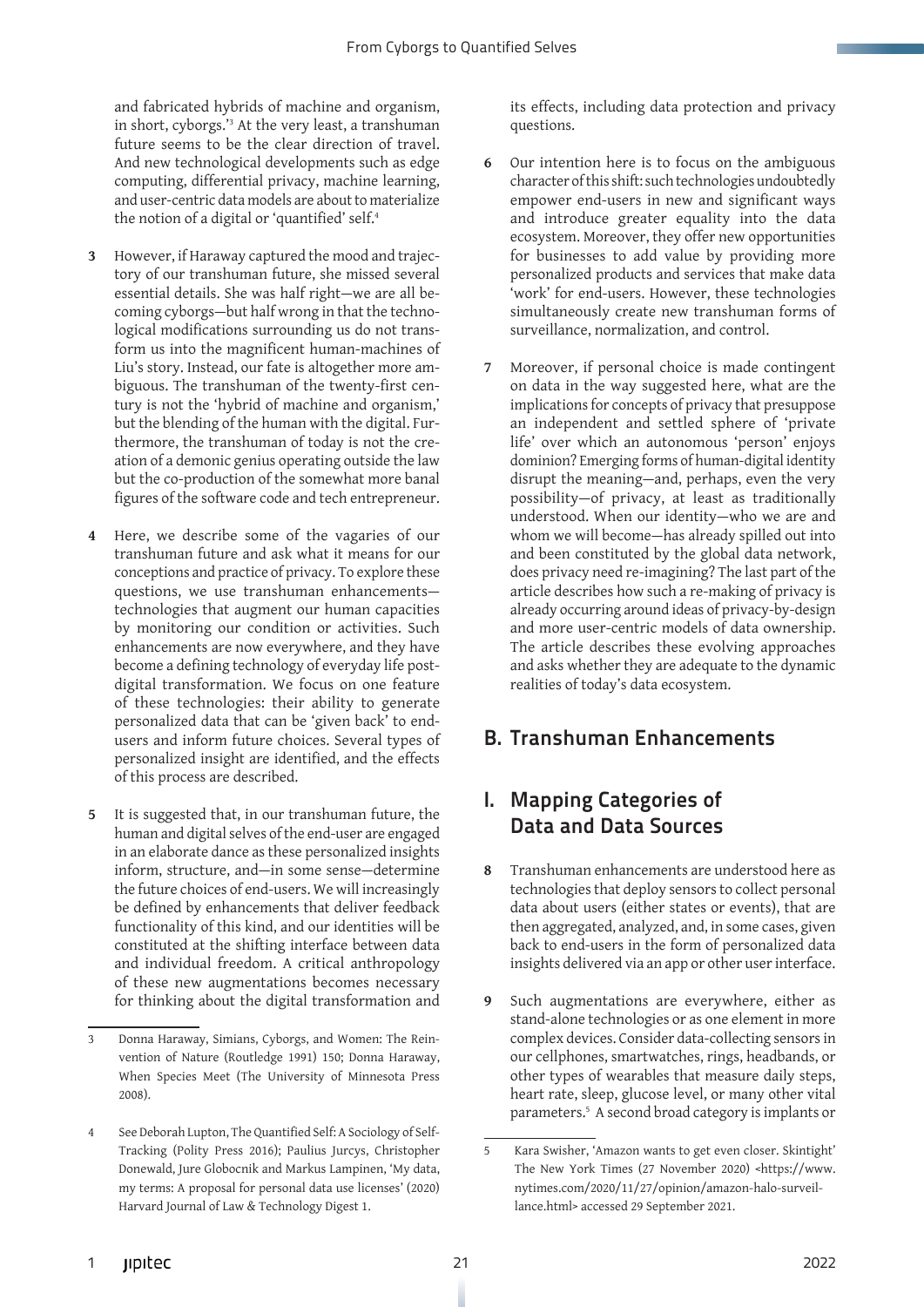patches placed inside or on the body's surface and monitor, document, and, potentially, correct medical states and conditions.6 Third, portable devices, such as smartphones, typically have more wideranging functionality and better processing capacities because of an adaptable touch screen and processing power. Finally, there are devices located in our lived environments. For example, connected home devices (such as Alexa speaker, IoT sensors that monitor the locking of doors, or Furbo—a remote pet feeding and interaction device, etc.); at work (e.g., systems that monitor work-related activities or employees' COVID-19-related health and wellness data); and other spaces of everyday life (e.g., connected automobiles that record and monitor car usage and driving performance and offer semi-autonomous driving functions).

- **10** The focus here is on the capacity of these enhancements to collect, in real-time, accurate and otherwise unknowable data and for this information to be given back to end-users. The 'gift' of data is an increasingly important but often neglected aspect of the contemporary data ecosystem.7 By way of introduction, it is helpful to begin by distinguishing the different stages in the life cycle of the data that such enhancements capture, generate, and distribute:<sup>8</sup>
	- *• Raw Data.* States of a person (e.g., body states such as heart rate, blood pressure, temperature) or events in a person's life (e.g., data on sleeping or driving such as speed, braking, acceleration, proximity to other vehicles) are detected by sensors located in the device. In general terms, a sensor can be defined as an instrument that detects some state or event in its environment and translates the seen phenomenon into a signal.9 Crucially, a sensor detects the phenome-

non but also measures and quantifies it. In this way, sensors can record diverse phenomenon: conditions, circumstances, events, transactions, attributes, or processes. A sensor's action is automatic and receptive—sensors do not watch or listen in any meaningful sense—but instead, they simply detect information in their environment and record that information.

- *• Input Data*. Raw signals from sensors are then converted into digital data. This is achieved by signal conditioning, which converts the analog signal from the sensor into a form that can be converted to digital values, and an analog-todigital converter to convert the conditioned sensor signals to digital values. This process of the conversion of analog signals into a digital form is typically referred to as *digitization*. As Jeremy Packer puts it, the breakthrough of digital media is that 'all of reality is now translatable'.10
- *• Aggregated Data*. Input data is combined at scale by data-controllers, and data points from multiple sources are integrated to create vast datasets, i.e., Big Data.<sup>11</sup> Additional input data may be provided by end-users, such as identity-related data or information from other datasets that supplements and enriches the input data acquired via sensors.
- *• Derived Data*. Data analysis derives various inferences—unintuitive insights—about individual users (e.g., behavior patterns, health conditions, or other knowledge) and populations. Such analysis employs increasingly sophisticated data analysis and AI that leverage the increased processing power of modern computing.12 It is worth noting that many of the data collected from sensors by data-handlers are of no interest to the individual user. Technical data on product performance, for example, may well be vital for a business in developing and improving its products and services but is of little use or value to anyone else. However, some of the derived data is highly personal and of great potential interest to users.

with Sensors (The University of Minnesota Press 2019).

- 10 Jeremy Packer, 'Epistemology not ideology or why we need new Germans' (2013) 10 Communication and Critical Cultural Studies 295, 298.
- 11 Rob Kitchen, The Data Revolution: Big Data, Open Data, Data Infrastructures, and their Consequences (Sage 2014).
- 12 Viktor Mayer-Schonberger and Kenneth Cukier, Big Data: A Revolution that Will Transform How We Will Live, Work, and Think (Mariner 2014).

<sup>6</sup> See Bert Gordjin and Ruth Chadwick, Medical Enhancements and Post-Humanity (Springer 2008).

<sup>7</sup> Paulius Jurcys, Christopher Donewald, Mark Fenwick, Markus Lampinen, Vytautas Nekrošius and Andrius Smaliukas, 'Ownership of user-held Data: Why property law is the right approach' (2021) Harvard Journal of Law & Technology Digest <https://jolt.law.harvard.edu/digest/ownership-ofuser-held-data-why-property-law-is-the-right-approach> accessed 29 September 2021.

<sup>8</sup> See Jeannette M Wing, 'The data life cycle' Harvard Data Science Review (2 July 2019) <https://doi. org/10.1162/99608f92.e26845b4> accessed 29 September 2021.

<sup>9</sup> See Jacob Fraden, The Handbook of Modern Sensors: Physics, Designs, and Applications (Springer 2016); Jennifer Gabrys, Program Earth: Environmental Sensing Technology and the Making of a Computational Planet (The University of Minnesota Press 2016); Jennifer Gabrys, How to Do Things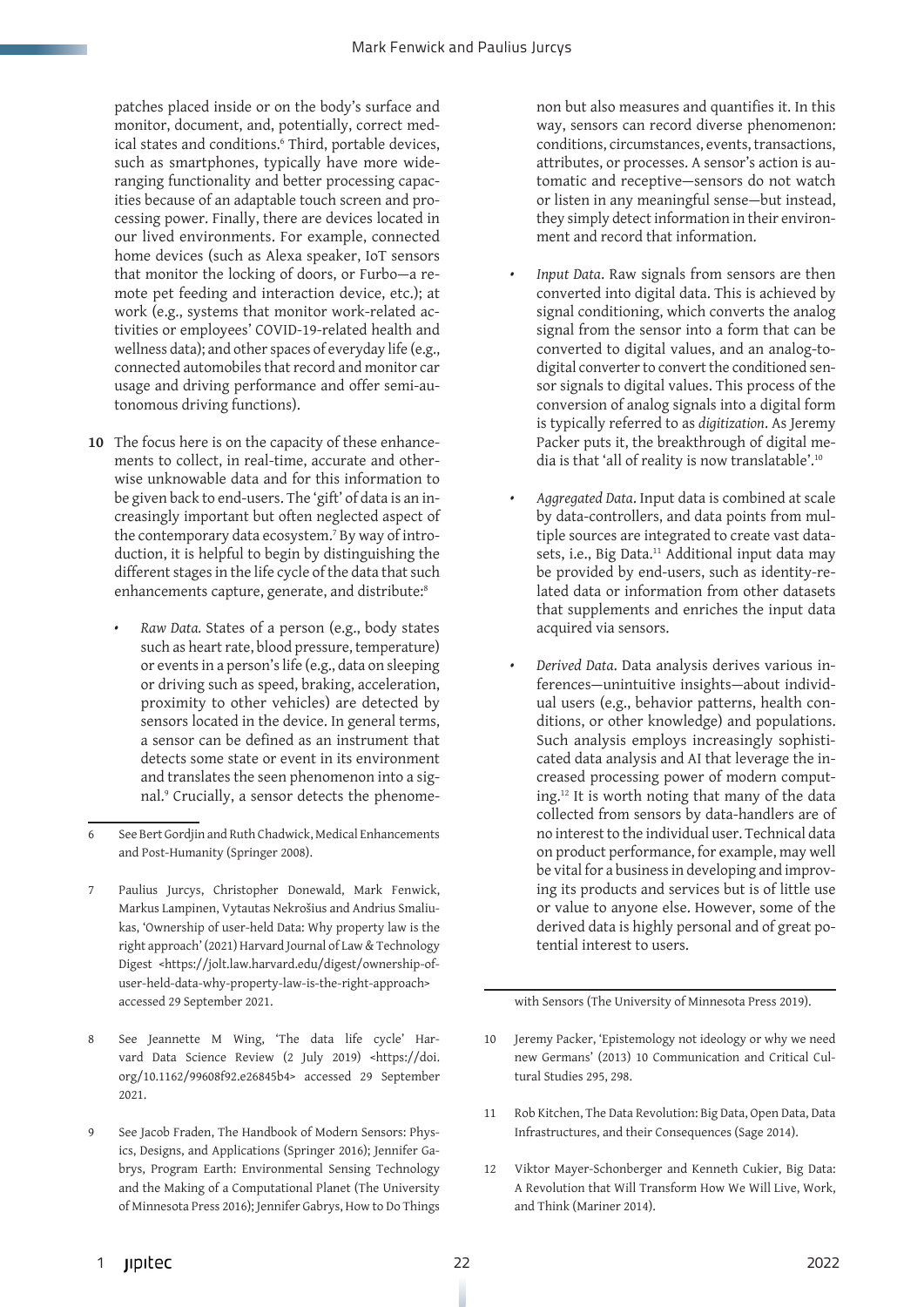- *• Feedback Data.* This is the input data or derived data relevant to an individual user as it is presented back to that user by the data-handler. A primary goal of such feedback is actionable insights and personalized interventions that facilitate the end-user in improving their condition or behavior.
- *• Destroyed Data.* The destruction or recycling of data is not considered here. However, it raises several important and challenging issues, most obviously whether and how data erasure is feasible. From a technical point of view, the question is whether 'absolute' deletion of data is implemented without leaving any trace of the data layer after deletion. From a legal and regulatory point of view, the latest data privacy regulations such as the EU General Data Privacy Regulation (GDPR) and California Consumer Privacy Act (CCPA) require data processors to keep a log of the data deleted upon the consumer request.<sup>13</sup>

#### II. Unlocking the Value of Data in a User-Centric Environment

**11** An important consequence of the types of data and data life cycle described above is that the data stack can be 'unbundled' in any given use case, i.e., different entities and actors may be involved at different stages, creating a dynamic fluid ecosystem of various stakeholders. For example, the company producing the sensor may be different from the company performing the analysis of the aggregated data, which, in turn, is different from the company designing the interface that delivers the feedback data. Moreover, we have a technological infrastructure (hardware) layer, a platform (operating systems) layer, and an application layer (SaaS, databases, etc.). Finally, there is geographical complexity: markets and stakeholders are global, and actors from several jurisdictions are involved in storing and transmitting each layer of data. Taking this complex architecture of the data ecosystem, it seems desirable to create an environment where data sets are accessible to multiple stakeholders rather than locked into proprietary siloes. Furthermore, lessons of opening data in the financial services ecosystem in Europe (the EU Payment Services Directive II.) offer good reasons to believe such unbundling will only accelerate as the ecosystem develops in a particular sector, based on trends observed elsewhere in the technology sector.14 However, much work is needed to create an infrastructure layer with shared interoperability and portability standards.

- **12** An effect of this unbundling is that different types of data can be anywhere and everywhere, involving multiple actors. The technological, organizational, and legal complexity of the contemporary data landscape is somewhat disquieting. Here, our focus is on one feature of these enhancements, namely their ability to deliver personalized data insights, i.e., the practice of creating personal value based on the data that individuals generate about themselves. Such personal value could be delivered to end-users in the form of applications via smartphones or some other user interfaces (e.g., a web page).
- **13** Much data—even data about individuals—is only of value in the aggregate of thousands of data points and is not valuable or meaningful to any individual. Data analysis typically focuses on populations, and the goal is not, primarily, an ex-post understanding of an individual event or person. Instead, much data analysis aims to develop a comprehensive portrait of an entire population or a class of events in aggregate. Nevertheless, even though much data is not meaningful for individuals and only makes sense in aggregate, there is always the possibility of personally relevant insights at an individual level. Modern data analytics and AI rely on everlarger datasets to discern larger patterns, but these patterns can still be deployed to understand a particular case. Insights at the derived data layer can, for instance, be of enormous interest to the individual. Furthermore, this is where the possibility and potential of personalized data insights arises.
- **14** A combination of sensors acquiring personal data and data analysis modeling populations opens new business opportunities for data-handlers and services for individuals. A noticeable feature of the current data landscape is the rise of companies looking to make sense of data in this way as part of their overall data strategy and to deploy privacy enhancing technologies (PETs).<sup>15</sup> And, in an academic con-

<sup>13</sup> For a review of some of the practical challenges raised by data disposal, see Deloittes, Data Destruction Survey Report (2020) <https://www2.deloitte.com/content/dam/Deloitte/in/Documents/risk/in-ra-data-destruction-surveyreport-noexp.pdf> accessed 29 September 2021.

<sup>14</sup> See Clayton R Christensen and Michael E Raynor, The Innovator's Solution: Creating and Sustaining Successful Growth (Harvard University Press 2003); Josef Drexl, 'Connected devices: An unfair competition law approach to data access rights of users' in German Federal Ministry of Justice and Consumer Protection, Max Planck Institute for Innovation and Competition (eds), Data Access, Consumer Interests and Public Welfare (Nomos, Baden-Baden 2021) 477.

<sup>15</sup> For a review of some of the key technologies see, Gwyneth Iredale, 'Top 10 privacy enhancing technologies (PETs) in 2021' 101 Blockchains (July 29, 2021) <https://101blockchains. com/top-privacy-enhancing-technologies/> accessed 29 September 2021.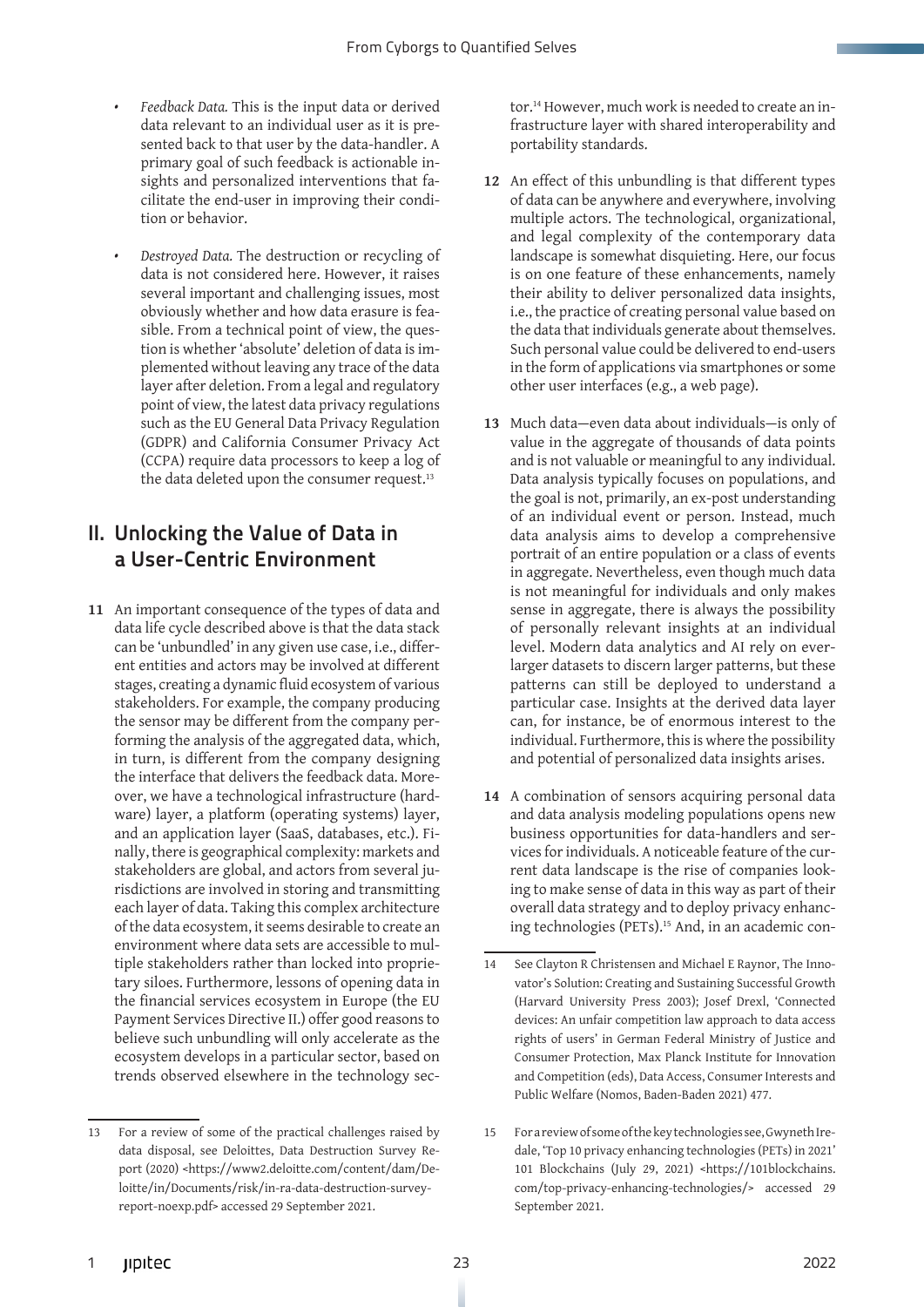text, there is some important work on the ethnography and anthropology of these technologies and the 'quantified selves' that such technologies and systems have produced.16

- **15** The general understanding of the value of personal data is most frequently approached from the angle of large technology companies: it is calculated that technology titans such as Facebook and Google are making approximately two US dollars per month from the data about each individual.<sup>17</sup> However, their business models rely on the value of the aggregate data of large groups of individuals, which is utilized to offer targeted advertisements to specific categories of individuals. For instance, the annual revenue of Google's Advertising business in 2020 was 147 billion US dollars.18 A more challenging issue relates to these companies controlling both the supply and demand side of the advertising platforms which Google and Facebook have created.
- **16** But, what about the value of personal data to the individuals themselves? A recent study by Angela Winegar and Cass Sunstein from Harvard showed that individuals put a much higher price tag on the value of their data.<sup>19</sup> That empirical study showed individuals' increasing concern about how their personal data is used—something that authors described as the 'super-endowment effect.' However, we argue that the value of personal data should not be viewed from the transactional perspective—asking how much would I be willing to pay to have my data secure? Or how much would I like to receive if I sell my data to a third party?—but rather from the utility perspective. More specifically, to assess the value of personal data, we should ask, 'If I was able to have all the data that I have generated with me, how could I benefit from such data?'

- 17 Leonid Bershidsky, 'Let users sell their data to Facebook' Bloomberg (31 January 2019) <https://www.bloomberg. com/opinion/articles/2019-01-31/facebook-users-shouldbe-free-to-sell-their-personal-data> accessed 29 September 2021.
- 18 Megan Graham and Jennifer Elias, 'How Google's \$150 billion advertising business works' CNBC (31 May 2021) <https://www.cnbc.com/2021/05/18/how-does-googlemake-money-advertising-business-breakdown-.html> accessed 29 September 2021.
- 19 Angela Winegar and Cass Sunstein, 'How much is data privacy worth? A preliminary investigation' (2019) 42(3) Journal of Consumer Policy 425.

**17** *Table 1* below indicates the main types of insights that might be gained from user-generated data. There is overlap between the various categories, but the point is to emphasize the potential of how such insights can be deployed, and generate value, across every aspect of our lives:

|  | Table 1. Types of Personalized Data Insights |  |  |
|--|----------------------------------------------|--|--|
|  |                                              |  |  |

| Knowledge               | Bare facts about the condition or prod-<br>uct/service usage of end-users based on<br>sensor-generated input data. For exam-<br>ple, wearables can deliver data on heart<br>rates or sleep patterns, and an e-reader<br>might deliver data on reading habits.                                                                                                                                                |
|-------------------------|--------------------------------------------------------------------------------------------------------------------------------------------------------------------------------------------------------------------------------------------------------------------------------------------------------------------------------------------------------------------------------------------------------------|
| Unknowable<br>Insights  | Non-intuitive correlations and connec-<br>tions derived from the data that are un-<br>knowable to the end-user and yet are of<br>great personal interest. This data can be<br>normalized, i.e., contingent factors can<br>be removed to provide an abstract yet<br>clearer picture of a condition or event<br>under standard, normal conditions, al-<br>lowing more accurate assessments and<br>adjustments. |
| <b>Tips</b>             | Relevant suggestions and recommenda-<br>tions on how to improve performance<br>based on analysis of personalized data.                                                                                                                                                                                                                                                                                       |
| Models &<br>Anti-Models | Instructive, personally relevant exam-<br>ples-either good practice or bad prac-<br>tice-of other people's behavior based<br>on the data.                                                                                                                                                                                                                                                                    |
|                         |                                                                                                                                                                                                                                                                                                                                                                                                              |
| Reminders               | Relevant and timely notification and<br>encouragement to implement advice<br>to improve performance based on data.<br>For example, enhancements designed<br>for older patients might remind them<br>to regularly take their medications.                                                                                                                                                                     |

**18** From a technological point of view, some companies in Silicon Valley and elsewhere are currently working on new data ecosystems based on the so-called 'usercentric data model.'20 In this new user-centric data ecosystem, individuals can collect their data from various sources such as wearables, connected IoT devices, and online activities (e.g., payments online, location history from Google Maps or watch history from one's Netflix account) in one single place—let's call it their 'personal data cloud.' Only the individual has access to their personal data cloud—think of it

<sup>16</sup> Deborah Lupton, The Quantified Self: A Sociology of Self-Tracking (Polity Press 2016) and Deborah Lupton, 'How do data come to matter? Living and becoming with personal data' (2018) Big Data & Society 1.

<sup>20</sup> See Jurcys et al (n 7).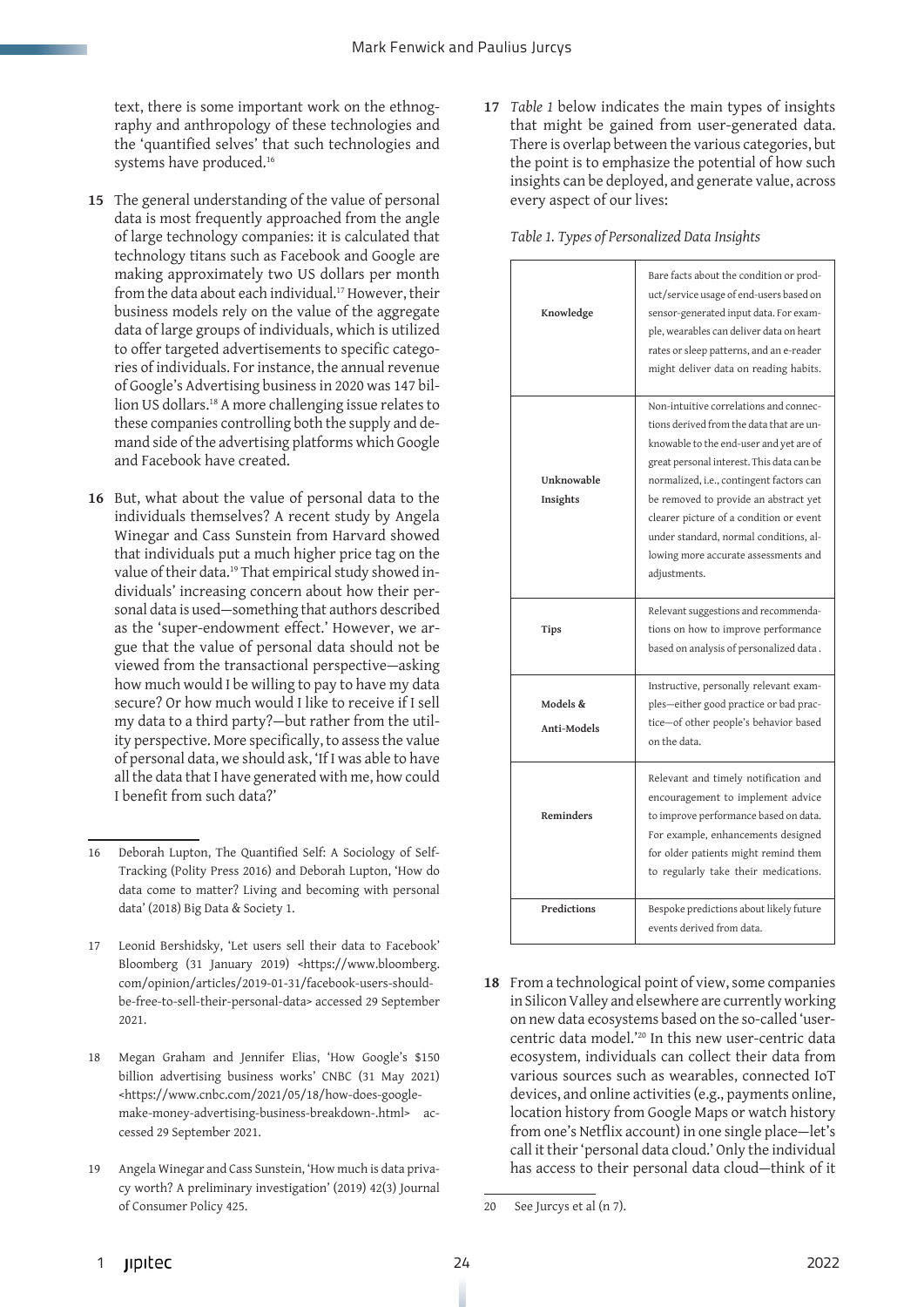as your very own data Dropbox with a pre-installed software 'robot' that helps normalize and integrate data collected from different sources.

- **19** What might an individual do with such data? How could we unlock the value from such data? The data collected in the personal data cloud represents the most accurate set of information about the individual. Instead, this data could be 'activated' by installing new applications which would bring value to individual users. Such apps would run locally (i.e., data never leaves an individual's personal data cloud). For example, if a person is a movie fan, there could be an app that provides recommendations based on watch history on different platforms (e.g., Netflix, YouTube, etc.) and available public databases (e.g., IMDB). Or if a person is an avid runner, there could be an app that augments one's calendar with public weather forecast data and turns off the alarm if it rains outside.
- **20** Those apps could simply provide insights based on the data in the personal data cloud. Third-party developers could also build apps augmented with algorithms that could be used to create predictions based on previous data. Such applications could ignite the emergence of personal AI—tools and resources that help individuals automate certain tasks based on the user-held data.

### III. Individual and Societal Benefits of a User-Held Data Model

- **21** Advocates of user-centric approaches to data believe that this type of service enhances the capacities of end-users by giving them clear, actionable information that allows them to improve their performance in a specific arena of their lives, notably health, diet, work, or leisure.<sup>21</sup> The frictionless communication of feedback data holds out the promise of providing end-users with the means to make better choices in an increasingly complex and uncertain world.
- **22** Such improvements can occur either through conscious awareness of and reflection on relevant facts and a deliberate choice or via a more subtle—and, possibly, paternalistic—process of nudging.<sup>22</sup> On this

22 Karin Klieber, Claudia Luger-Bazinger, and Veronika Hornung-Prauhaser, 'Nudging sustainable behavior: Data-based optimistic view, actionable insights are a valuable resource that deepens our self-understanding and allows us to overcome illusions about superiority, self-attribution bias, or just pure complacency. The idea here is to move decisions from what the psychologist Daniel Kahneman calls from System 1 (our automatic, reactive brain) to System 2 (our metacognitive brain, with which we can consciously reason, analyze, and better manage our decisions).<sup>23</sup> We are given reliable, real-time information about ourselves. This helps better orient future action in that it is relevant. It forms the basis of future decisions: data fuels a deeper and richer self-understanding and better performance for everyone that brings benefits for all.

**23** Consider data on a person's driving habits and the potentially positive impact of giving that data back to drivers. The overwhelming majority of drivers over 90% in some studies<sup>24</sup>-believe that they are good drivers, in the sense that they are better than average. Moreover, the cost of road accidents, both in human and material terms, is exceptionally high.<sup>25</sup> Data insight mechanisms might provide actionable information that would enable drivers to be more aware of their deficiencies and improve their performance, making the roads safer. Information on a user's driving (involving all the above types of data insights) could be given back to them in a non-manipulative way that would help end-users achieve clear goals, namely driving more safely, avoiding accidents, and minimizing risks and costs. This would seem to be ethical if it is implemented transparently and with the user's consent. Individuals would be given a choice to opt-in to such services, avoiding any concerns about manipulation. Adopting a userheld data model could reduce the risks and liability that manufacturers of cars and car devices face. In this way, sensitively structured data insights can add value for multiple actors in the automobile ecosystem, not only drivers and car manufacturers but also insurance companies and public service providers, such as the ambulance service and police.

nudges for smart city innovations' XXXI ISPIM Innovation Conference: Innovating in Times of Crisis (7-10 June 2020) <https://www.researchgate.net/publication/345768043\_ Nudging\_sustainable\_behaviour\_Data-based\_nudges\_for\_ smart\_city\_innovations> accessed 29 September 2021.

- 23 Daniel Kahneman, Thinking Fast and Slow (Farrar, Straus and Giroux 2013).
- 24 Ola Svenson, 'Are we all less risky and more skillful than our fellow drivers?' (1981) 47 Acta Psychologica 143–148.
- 25 Wim Wijnen and Henk Stipdonk, 'Social costs of road crashes: An international analysis' (2016) 94 (September) Accident Analysis and Prevention 97–106.

<sup>21</sup> Natasha Singer, 'Technology that prods you to take action, not just collect data' The New York Times (19 April 2015) <https://www.nytimes.com/2015/04/19/technology/technology-that-prods-you-to-take-action-not-just-collect-data.html> accessed 29 September 2021.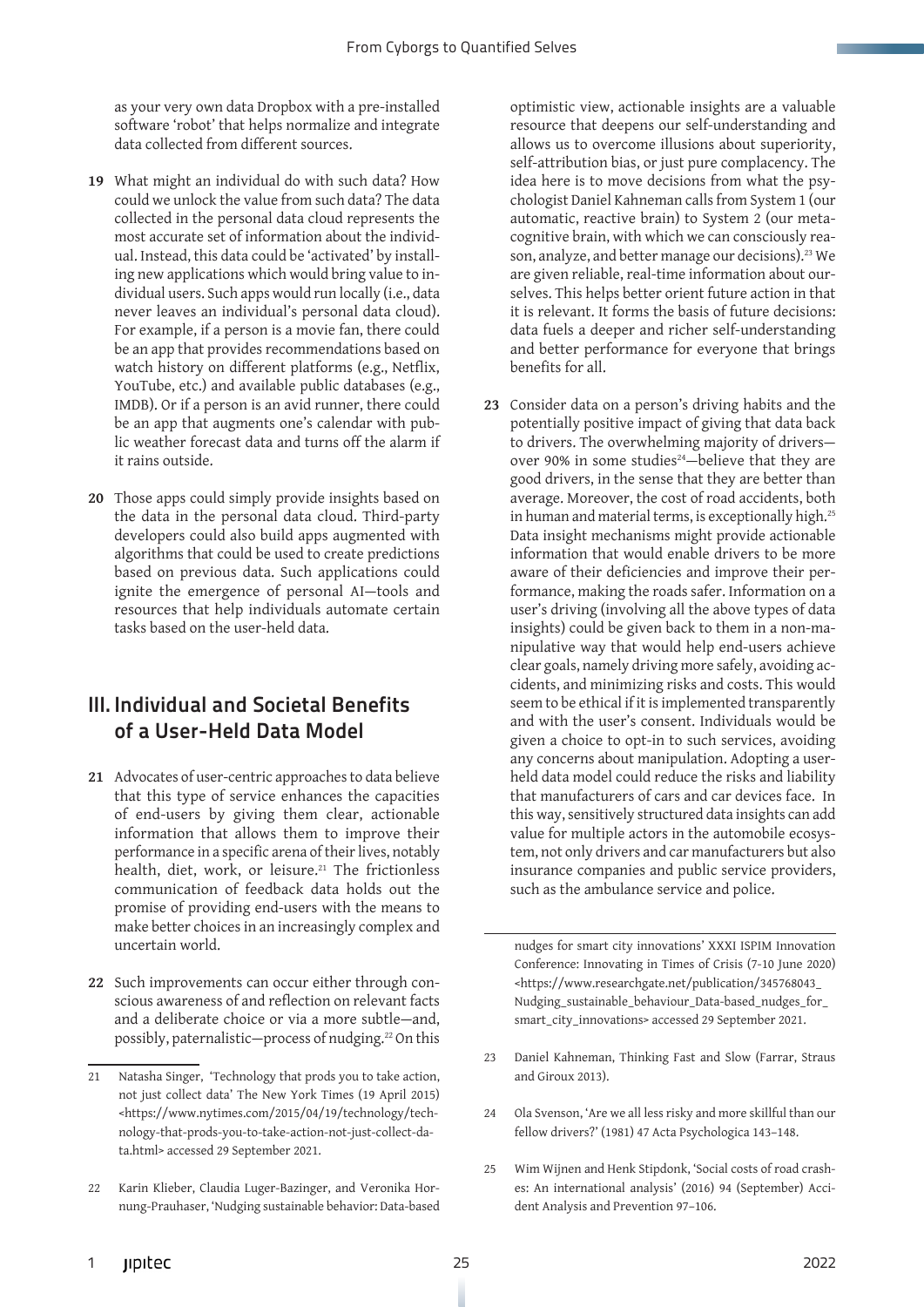- **24** In addition to improved performance, actionable data insights also can reduce asymmetries in the information ecosystem and introduce greater transparency into social systems. In this way, data feedback can benefit everyone in society by redressing many asymmetries that have traditionally existed between information gatekeepers and ordinary people.<sup>26</sup>
- **25** Take the example of healthcare and the wellness industry. Historically, the healthcare system has operated as a closed and hierarchical system, having the hospital as the institutional hub and medical doctors as the primary gatekeepers of medical knowledge.27 The boundaries of the system were clearly defined, and there were high barriers to entry. Information flow was hierarchical and linear, flowing *from* the expert physician (located in and authorized by the hospital) *to* the patient. However, because of digitization and expanded data insights, information flow is becoming more ubiquitous and flatter. A growing number of healthcare providers and startups are leveraging the developments outlined above to offer apps that provide a continuous personalized information service to patients and help them make better lifestyle choices, manage health conditions, or identify medical problems. In this way, the free flow of information combines with enhanced self-understanding to create positive feedback effects.
- **26** Finally, the commercial providers of personalized insights also stand to benefit from developing and deploying such services. A key factor in business success in a digital economy is the capturing and retention of consumer attention.28 This is best achieved by delivering relevant products or services. Relevancy, in this context, refers to the fact that the products and services of a particular company matter to consumers.29 Relevancy involves a positive attribution of meaning to the activities or
- 26 Mark Fenwick, Joseph A McCahery and Erik PM Vermeulen, 'Will the world ever be the same after COVID-19: Two lessons from the first global crisis of a digital age' (2021) 21(1) European Business Organization Law Review 1–21.
- 27 Michel Foucault, The Birth of the Clinic: An Archaeology of Medical Perception (Vintage 1994).
- 28 Celis Bueno, The Attention Economy (Rowman & Littlefield 2017); Timothy Wu, The Attention Merchants: The Epic Scramble to Get Inside Our Heads (Alfred A. Knopf 2016).
- 29 Mark Fenwick and Erik PM Vermeulen, 'The new firm: Staying relevant, unique and competitive' (2015) 16(4) European Business Organization Law Review 595–623; Mark Fenwick, Joseph A McCahery and Erik P M Vermeulen, 'The end of 'corporate' governance: Hello 'platform' governance' (2019) 20(1) European Business Organization Law Review 171-199.

experiences that the product or services facilitate—a product or service directly or indirectly enables actions and experiences meaningful for consumers. In this context, data insights can function as a powerful source of relevancy. Leveraging data in this way is now widely seen as one of the best ways to future-proof a business.<sup>30</sup>

**27** Therefore, delivering the best possible user experience (UX) that attracts and retains most users is vital.31 Consumer attention has always been limited, valuable, and scarce. However, what distinguishes the economy today is that technological advances have placed user attention at the very center of the economy and made an overwhelming amount of information available for strategically capturing that attention. In this way, consumer expectations and demands impact and drive supply. Data insights provide a powerful mechanism for capturing and retaining user attention and can become a crucial site of differentiation in the attention economy. Such services offer the attractive possibility (for end-users) of a better UX, better decisions, and a healthier life. Moreover, it points to the shared interest that both consumers (because it empowers them) and businesses (because it offers them a powerful means to differentiate themselves from competitors) have in promoting personalized insights.

## C. Mapping Our Transhuman Future

**28** The emergence of transhuman enhancements and user-centric technologies offers hope for more transparent and equitable data practices. Nevertheless, concerns about these enhancements remain.

### I. From Surveillance to Control

**29** In thinking about the broader meaning and implications of these technologies and services for an understanding of privacy, an obvious starting point are debates around surveillance, normalization, and control, and the loss—or, at least, the complica-

31 Ann Cavoukian, 'Privacy-by-design: The seven foundational principles' Information and Privacy Commission of Ontario <https://www.ipc.on.ca/wp-content/uploads/resources/ 7foundationalprinciples.pdf> accessed 29 September 2021; Steve Krug, Don't Make Me Think (New Riders 2005).

<sup>30</sup> Aaron De Smet, Chris Gagnon and Elizabeth Mygatt, 'Organizing for the future: Nine keys to becoming a future ready company' <https://www.mckinsey.com/businessfunctions/organization/our-insights/organizing-for-thefuture-nine-keys-to-becoming-a-future-ready-company> accessed 29 September 2021.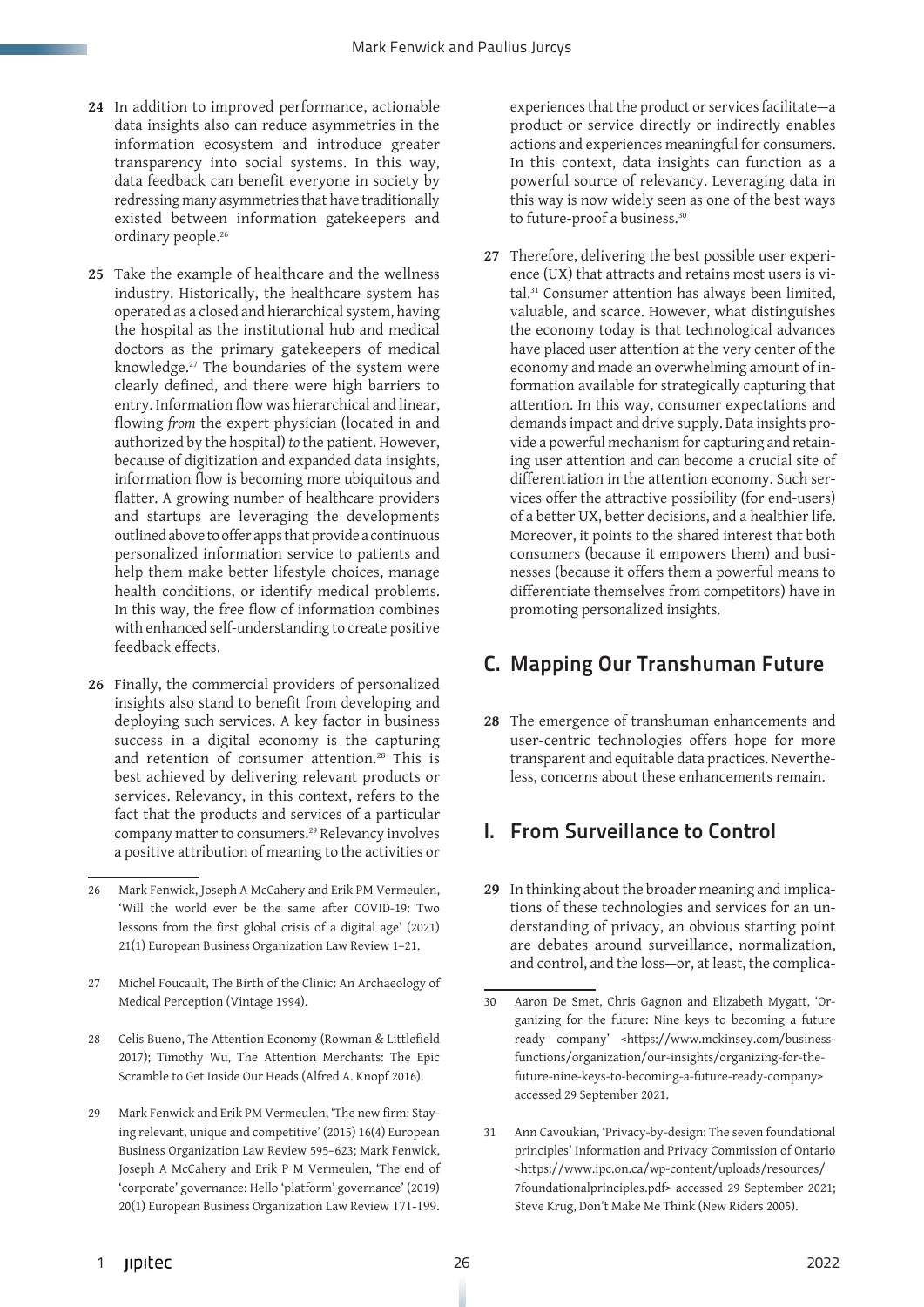tion—of personal autonomy in contemporary data settings. The proliferation of wearables, IoT, and all types of sensors across diverse fields marks a shift in the dominant forms of observation and information acquisition post-digital transformation. Specifically, there is a shift from bounded, purposeful, and discrete forms of surveillance and information acquisition to 'always-on' data collection across all aspects of everyday life.32 In this respect, surveillance breaks out of the confined disciplinary spaces described by Michel Foucault and becomes ubiquitous.<sup>33</sup>

- **30** On Foucault's account, surveillance, normalization, and control primarily occur in the bounded institutional spaces of the school, the factory, the clinic, and—most famously—the prison (Jeremy Bentham's 'Panopticon').34 Today, however, surveillance, normalization, and control occur everywhere and at any time across all areas and aspects of a person's life.<sup>35</sup> This thought—the unbounded and ubiquitous character of contemporary forms of surveillance—constitutes the standard development of the Foucauldian account.<sup>36</sup> However, what has not received the same degree of attention is how data increasingly flows back *to* the individual *from* data-controllers, and that individual choice is heavily implicated in contemporary forms of surveillance.
- **31** This is where an observation of Giles Deleuze made in the context of his of Foucault became relevant. A feature of what Deleuze characterized as 'societies of control' is that across many spheres of life, we are presented with more freedom, but this freedom has a deeply ambiguous character.37 Take, for example, working from home during the COVID-19 lockdown.

- 34 Michel Foucault, Discipline and Punish (Penguin 1979).
- 35 Zygmunt Bauman and David Lyon, Liquid Surveillance (Polity Press, 2013); Lance Whitney, 'Data privacy is a growing concern for more consumers' TechRepublic (17 August 2021) <https://www.techrepublic.com/article/dataprivacy-is-a-growing-concern-for-more-consumers/?utm\_ source=dlvr.it&utm\_medium=linkedin#ftag=RSS56d97e7> accessed 29 September 2021.
- 36 Shoshana Zuboff, The Age of Surveillance Capitalism: The Fight for a Human Future at the New Frontier of Power (Public Affairs 2019).
- 37 Gilles Deleuze, 'Postscript on the societies of control' (1992) 59 October 3–7; Gilles Delueze, 'Having an idea in cinema' in Eleanor Kaufman & Kevin Jon Heller (eds), Deleuze and Guattari: New Mapping in Politics, Philosophy and Culture (The University of Minnesota Press 1998) 14, 18.

This involves a new form and degree of freedom, at least compared to working in the enclosed space of the office or factory. However, a Deleuzean account of such freedom would emphasize how this new freedom creates a different kind of responsibility understood as an obligation or burden—in every moment of our lives. In one sense, it is pleasant to work from home (most obviously, we can control our own time), but the effect of such responsibility is that work starts to intrude upon *all* our time. We must be constantly aware of and sensitive to how much work we are doing (or not doing) and be responsive to the demands of work as and when it arrives. For instance, we are expected to respond to emails promptly (i.e., within minutes, rather than hours), as notification functionality (a form of feedback that informs us when we have received a message) becomes ubiquitous. While 'freed' from the enclosed Foucauldian workspaces of the past, the demands of work come to intrude upon and dominate our whole lives, and the traditional separation of work and 'free' time is eroded.

- **32** Deleuze's observations about freedom as a form of control provide a useful starting point for thinking about the ambiguous character of technological enhancements and personalized insights. We deploy such augmentations to improve ourselves, but in doing so, we consent to and embrace a curious mixture of empowerment (ownership and better choices) *and* control (the pressure of being constantly monitored and being subjected to the discipline and demands of a new form of datadriven normalization). Empirical studies show how users often experience joy and frustration with such functionality.38 Personalized insights improve our self-understanding and orient, facilitate, and nudge our future actions. In a real sense, this enhances our autonomy, but these technologies also come to define the choices we make and the horizons and scope of personal freedom.
- **33** Personalized insights make an endless demand of us, and this demand creates new forms of subjectivity and subject. Data insights come with expectations attached—such information makes either an explicit or implicit claim—typically to change some aspect of our behavior and to become more than who we currently are, namely a safer driver, a healthier person, or a better golfer. Such technologies aim to put us to work in the pursuit of our self-improvement—they take the form of a demand to unleash some untapped potential within ourselves and become more than who we currently are. Dissatisfaction with the present—an unsatiated

<sup>32</sup> David Lyon, The Surveillance Society (Polity Press 1994).

<sup>33</sup> Stefan Poslad, Ubiquitous Computing: Smart Devices, Environments, and Interactions (Wiley 2011).

<sup>38</sup> Deborah Lupton, 'How do data come to matter? Living and becoming with personal data' (2018) 5(2) Big Data and Society 1-18.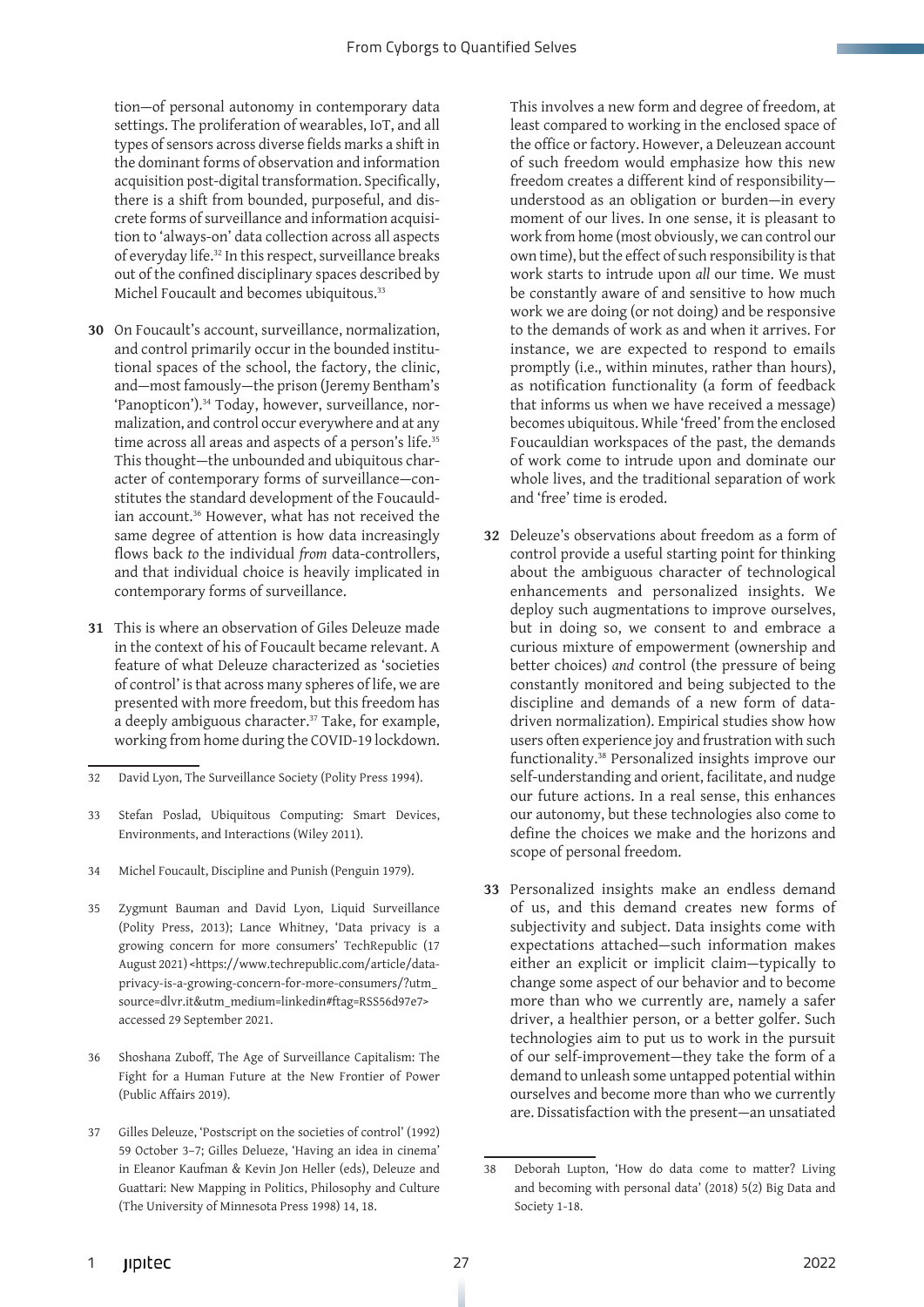demand for self-improvement—becomes the default position of this mode of being-in-the-world.

- **34** In short, there is something paternalistic about this process. Feedback data is a gift—albeit a gift that we are paying for—but it is a Maussian gift—in the sense that it creates a continued obligation on the part of the recipient to reciprocate by behaving in the right kind of way.<sup>39</sup> Not only with our continued subscription to the data insights service, but reciprocity in the form of an on-going choice to submit ourselves to the insights and claims of the data.
- **35** Therefore, a defining feature of our contemporary transhuman identity is a growing dependency on the data and the quantified self that is constituted by that data delivered to us in a continuous, endless stream of demands. Personalized insights function as the new super-ego of a post-digital transformation world.
- **36** In this way, our sense of identity becomes a coproduction of the human and the digital. In an important sense, we outsource our identity to data providers, and a digital identity is given back to us. This digital version of ourselves then blends with our real identity to the point where the border and differences between the real and the digital become increasingly difficult to discern. The boundary between 'us' and the 'data about us' becomes blurred, as does the line between 'who we are' and who 'we should be.' As such, we have become increasingly dependent on these enhancements and their demands over us. They become part of our lives and part of who we are and whom we will become.
- **37** Moreover, although we always retain a certain amount of residual freedom and control, the coders and designers of these systems exert a significant influence in setting the terms of our engagement with the data. We identify with the feedback and become that person. We are becoming quantified selves—human-digital cyborgs, if you prefer—as a direct consequence of the ubiquitous and insistent presence of the always-on enhancements, the judgments they deliver on us, and the demands they make.40
- **38** The pressure of transhuman enhancements is incessant and occurs across multiple dimensions of our

lives. Significantly, multiple sources provide these services—most of whom are now private (and not public) actors. The vast privatization of surveillance technologies raises the costs and possibility of democratic oversight and transparency.<sup>41</sup> Moreover, contemporary transhuman identities are fragmented, and unlike more spatially bounded forms of Foucauldian normalization, we are subject to activityspecific standards. A fractured or blinkered perspective on our lives is central to the very logic of the enhancement.

- **39** As subjects, we are increasingly fractured but also rendered incomplete—in need of technological enhancement and in need of the actionable insights that such enhancements provide. Of course, this gives us more opportunities to get better at things that matter to us, but this process also creates a permanently incomplete and dissatisfied identity. We are never finished with anything. We never become the better driver, the healthier person, or the improved golfer that is promised or, at least, placed before us as the ideal. We submit ourselves to limitless postponement, deferral, and a state of permanent aspiration *and* dissatisfaction. The alluring promise of the enhancement is never fulfilled. They sell the fantasy of self-improvement and closure when their actual effect is to leave us perpetually disappointed and without the possibility of satiation and the closure or completion that such satiation might bring.
- **40** The companies providing these services are becoming masters of delivering a UX that captures our attention and connects us to the endless drip of information that they provide.42 Having relevancy becomes a powerful mechanism for turning us against ourselves. We identify with the person that the data insights offer us—our quantified or digital self defines what we do and ultimately how we think about ourselves and who we are. We do not necessarily become different people, but these insights judge us and intrude on who we are and how we think about ourselves. We outsource our identities, or at least our human and digital selves interconnect in complex and dynamic ways. Furthermore, this unsupervised, un-transparent fusion of person and data differentiates contemporary forms of surveillance from anything that has come before.
- **41** In short, personalized data insights become a condition of navigating everyday life. Technologies that generate feedback data communicated in a frictionless way provide us with the resources to successfully navigate the world. But the effect of this is to make us dependent on that data and the claims it

<sup>39</sup> Marcel Mauss, The Gift: The Form and Reason for Exchange in Archaic Societies (Routledge 2011).

<sup>40</sup> Different concepts have been used to describe the same phenomenon – for example, the 'quantified self' or 'humandata assemblages' but here, the terms transhuman and digital self are used to connect with ideas and possibilities of such hybrid identities.

<sup>41</sup> James M Harding, Performance, Transparency, and the Cultures of Surveillance (University of Michigan Press 2018).

<sup>42</sup> See Wu (n 29).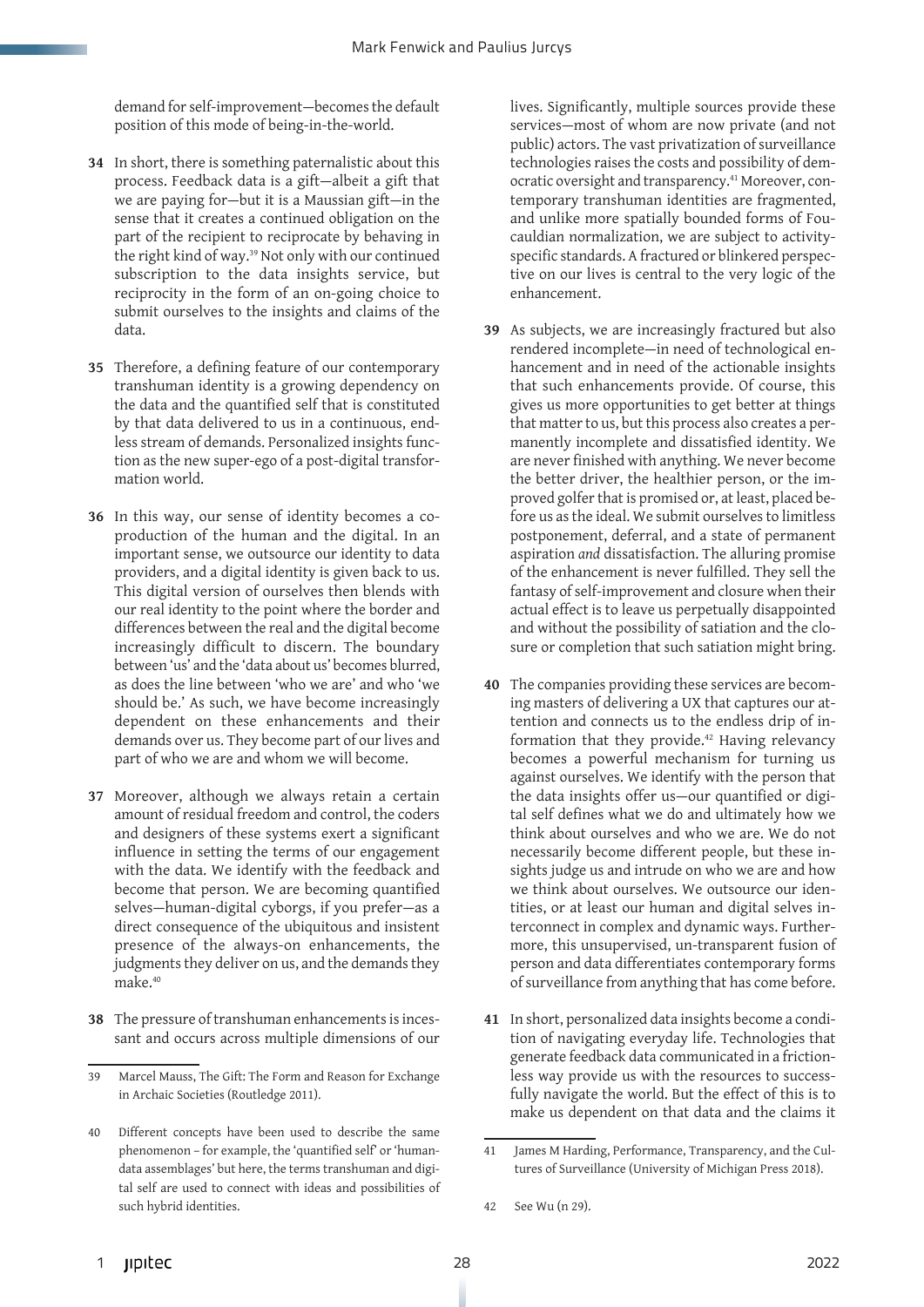makes of us.43 This drives a trend towards even more sophisticated information processing and data analysis by data-controllers. Specifically, the emergence of federated learning, differential privacy, edge computing, complex machine learning, and decentralized ledger technologies make it possible to conduct large-scale data processing locally (i.e., on end-user devices or in user's personal data cloud). The internal logic of enhancement technologies is circular and continuous—more and better sensors create more and better data, which facilitates more and better forms of data analysis, which promotes more and better feedback data and personalized insights that take ever greater hold over us.

#### II. The Quantified Self

- **42** The apparent effect of technological developments, including the growth of transhuman enhancements, is the sheer volume of accumulated data—so-called Big Data. As a result of the proliferation of sensors, the amount of personal data generated has been increasing incrementally, from 33 zettabytes of data produced in 2018 to an expected 175 zettabytes in 2025—numbers so vast that they become meaningless.44 As a result, it is normal for medium and large businesses to have Terabytes—and even Petabytes of data in storage devices and servers. More data and more sophisticated data analysis results in more insights and correlations at the input and derived data layers. Crucially, these insights are un-intuitable to the data subject—without the service provider, they are unknown and unknowable—and this exponentially increases the possibilities for more and, in a sense better, data insights.
- **43** As such, near-future data analysis is increasingly beyond the limits of human comprehension, in the sense that no individual, including those most intimately familiar with their design and construction of the analysis, understands the full extent of their operations and capacities. Mathematician Samuel Arbesman, for example, has used the term 'overcomplicated' to describe this trend, and technologies beyond human comprehension have become the norm for the first time in history, further detaching

the personalized insights from human understanding and meaningful oversight.45

- **44** But something else is also happening; not only is the quantity and sophistication of data increasing exponentially, but more powerful sensors and data analysis capabilities drive a shift in the *quality* of the resulting data.46 With new forms of data generation and analysis emerging, data-as-representation is supplemented by what might be thought of as simulated data. Data 'about us' increasingly takes on a simulated character; it is no longer a simple representation of reality (i.e., the states or events of a person) but increasingly includes and integrates predictions about future conditions and events derived from pre-existing data and increasingly sophisticated data analytics. Such simulated data is not 'made up,' but, nor is it entirely real, in the sense of representing any reality—it is an extrapolation from fact and reality. This simulated data can have real effects on a data subject's behavior and selfunderstanding. It exerts a certain kind of authority and influence over us; as derived data takes on this simulated character, it does not become less pressing for data subjects. Quite the contrary, it increases the hold that such data has over us.
- **45** William Bogard's work on the 'simulation of surveillance' is instructive here.47 Influenced by Jean Baudrillard on the simulacrum and writing at the formative stages of the digital transformation, Bogard observed how surveillance in the Foucauldian model as a technology of monitoring and ex-post correction was evolving into a technology which operates 'in advance of itself'.48 Digital surveillance technologies can 'know' prior to the event itself, which is a significant evolution in the form of contemporary control mechanisms. Surveillance is omniscient it knows everything—not just what has occurred or what is occurring in real-time, but also what will occur, or is, at least, likely to occur based on data analysis. Reality is simulated in these predictions, and interventions are based on that simulation and communicate insights based on that simulation. Surveillance is no longer simply about recording past events

- 47 William Bogard, The Simulation of Surveillance (Cambridge University Press 1996).
- 48 Ibid 25–34.

<sup>43</sup> Andrew McStay, 'Emotional AI, soft biometrics and the surveillance of emotional life' (2020) 7(1) Big Data & Society 1-12.

<sup>44</sup> European Commission, Communication from the Commission to the European Parliament, the Council, the European Economic and Social Committee and the Committee of the Regions: A European Strategy for Data COM (2020) 66 final.

<sup>45</sup> Samuel Arbesman, Overcomplicated: Technology at the Limits of Comprehension (Portfolio 2017).

<sup>46</sup> Jouko Ahvenainen, 'Massive data versus relevant data: Simply a case of quantity over quality?' Medium (10 September 2021) https://medium.com/prifina/massive-data-versusrelevant-data-simply-a-case-of-quantity-over-qualityc4267a2efb91> accessed 30 September 2021.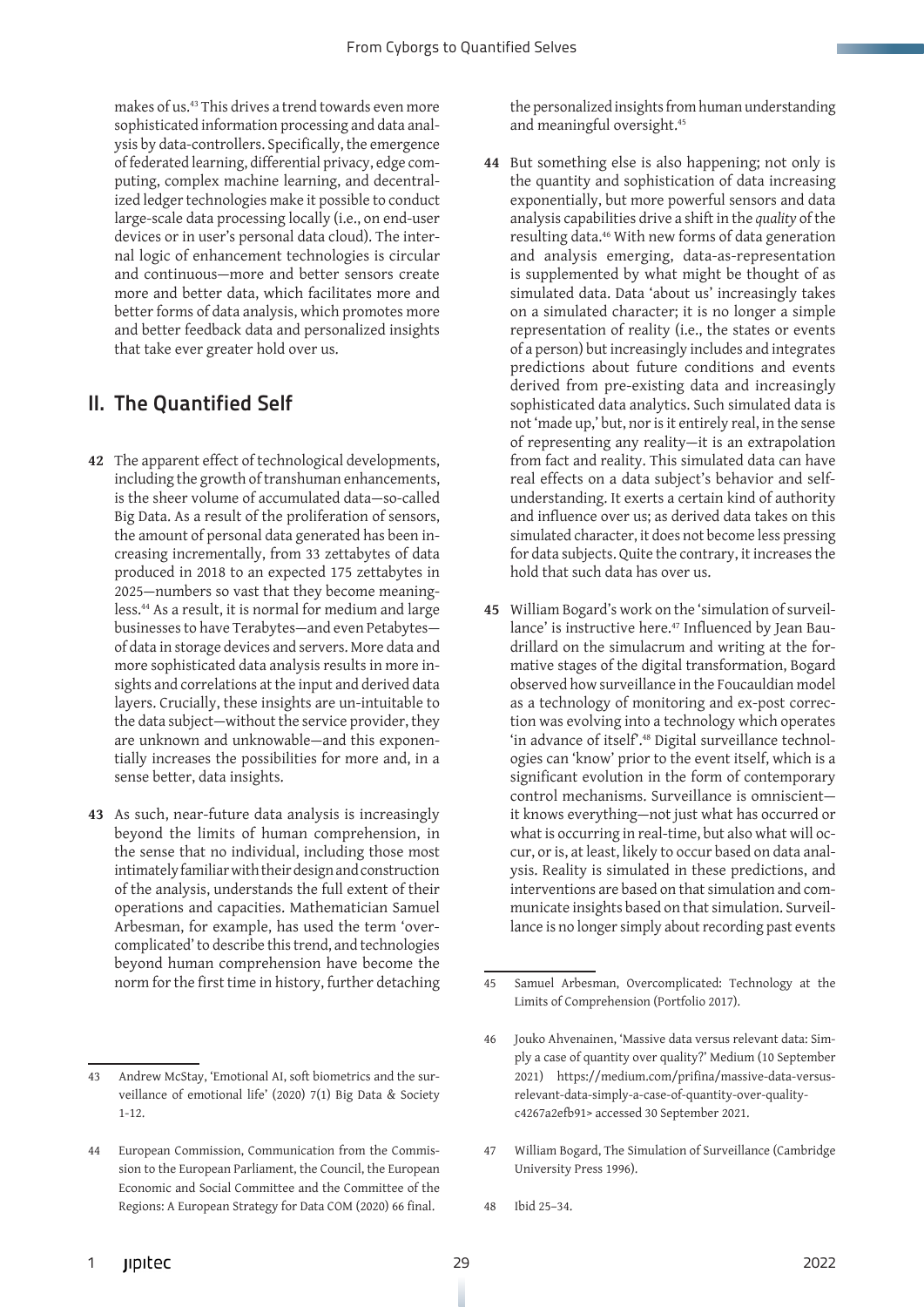or current states but the simulation of future events that inform the present.<sup>49</sup>

- **46** Again, what is important here is the extent to which this knowledge of the future is now given back to the data subject and our choices are heavily implicated in this normalization process. Our decisions today are based on whom we will become tomorrow. The paradox of personalized interventions, however, is that things that have not yet happened—predictions of a future state or behavior—come to us from the future to inform our current decision-making in the present. The result is an even richer quantified self that is 'overcomplicated' in that it is beyond the capacity of any human understanding or control of even the system designers. The digital version of us is no longer a copy of our real self but, in some sense, a determiner of we who we are and who we will become, and the boundary between original and copy becomes blurred.
- **47** Such technologies seem to preclude a priori the possibility of meaningful transparency, at least transparency understood as substantive comprehension of a particular situation or system. At the very least, we need to re-evaluate our conceptions of transparency to manage such technologies, as consent, transparency, and disclosure are increasingly used against us to justify the behavior of data controllers. And yet, the reality is that individuals will be hugely influenced by such insights and identify with their simulated or quantified self. Human identity can (or should) never be reduced to a quantified self, however complex; as that digital self becomes more sophisticated and intrudes on our real-world identities, the gap increases between the autonomous subject of modern law and liberal politics, and the realities of transhuman life in a digital age.

# D. Augmenting Privacy Rights with User-Centric Design

**48** The thought explored here is that the traditional legal conception of privacy becomes strained in the context of this evolving new data environment, and, in response to this change, data-controllers have adapted by developing alternative approaches to privacy protection. We are experiencing a shift from a grand narrative of the legal protection of the privacy right of persons to a more technology and UX-driven model in which emphasis is placed on delivering privacy via human-centered design. This shift is triggered by a widespread perception that the rights model is failing users and recognition on the part of service providers that privacy protection

matters for consumer choice and has become an effective mechanism for distinguishing a firm from its competitors. And to be clear, it is not being suggested that privacy as a right has disappeared or that privacy through design is better in any straightforward sense. Rather both conceptions now co-exist and interact with each other creating a more complex data ecosystem than in the past.

#### I. Privacy as Right and the Sense of Data Empowerment

- **49** Privacy has traditionally been conceptualized as the right of a 'person' to be free from external interference in matters of a personal nature.<sup>50</sup> This definition can be broken down into three core elements. First, there is the subject of the right, the person, i.e., 'something' possessing the quality of personhood. Typically, this is a natural person, and privacy rights have not been extended to legal persons, such as companies. Second, there is the object of the right, i.e., matters of a personal nature—a private life—a domain that is properly 'ours' in some important way and is worthy of protection. This private domain includes some of the most personally meaningful choices that a person makes (whom they wish to choose as a partner or marry, for example) and, more recently, personal information. Some aspects of our lives are deemed so necessary to us *as persons* that they must remain inviolable by anyone else, at least without our prior consent. Third, the scope of the right and the character of the obligation imposed on third parties. Traditionally, the right to privacy imposed a negative obligation: it prohibited any third party—historically, public authorities but more recently anyone—from any unlawful intrusion into the private life of the right-holder.
- **50** However, this right-based model of privacy becomes harder to sustain in a world of transhuman enhancements, Big Data, and quantified selves. Each of the three elements of the classical notion of privacy is problematized. The fiction of the unity of personhood—which has always occupied an uncertain position in modern law—is uncertain. The idea of the person—a subject of legal rights—relies on a fiction of unity and autonomous decision-making capacity. However, if the quantified self is always fragmented,

<sup>49</sup> Philip E Tetlock and Dan Garner, Superforecasting: The Art and Science of Prediction (Crown 2016).

<sup>50</sup> It is worth acknowledging here that we proceed from one conception of privacy and that privacy might be alternatively understood as a more open-ended category encompassing several different but overlapping conceptions. For more on this argument and the richness of the concept of privacy more generally, see Daniel J Solove, Understanding Privacy (Harvard University Press 2008); Megan Richardson, Advanced Introduction to Privacy Law (Edward Elgar 2020).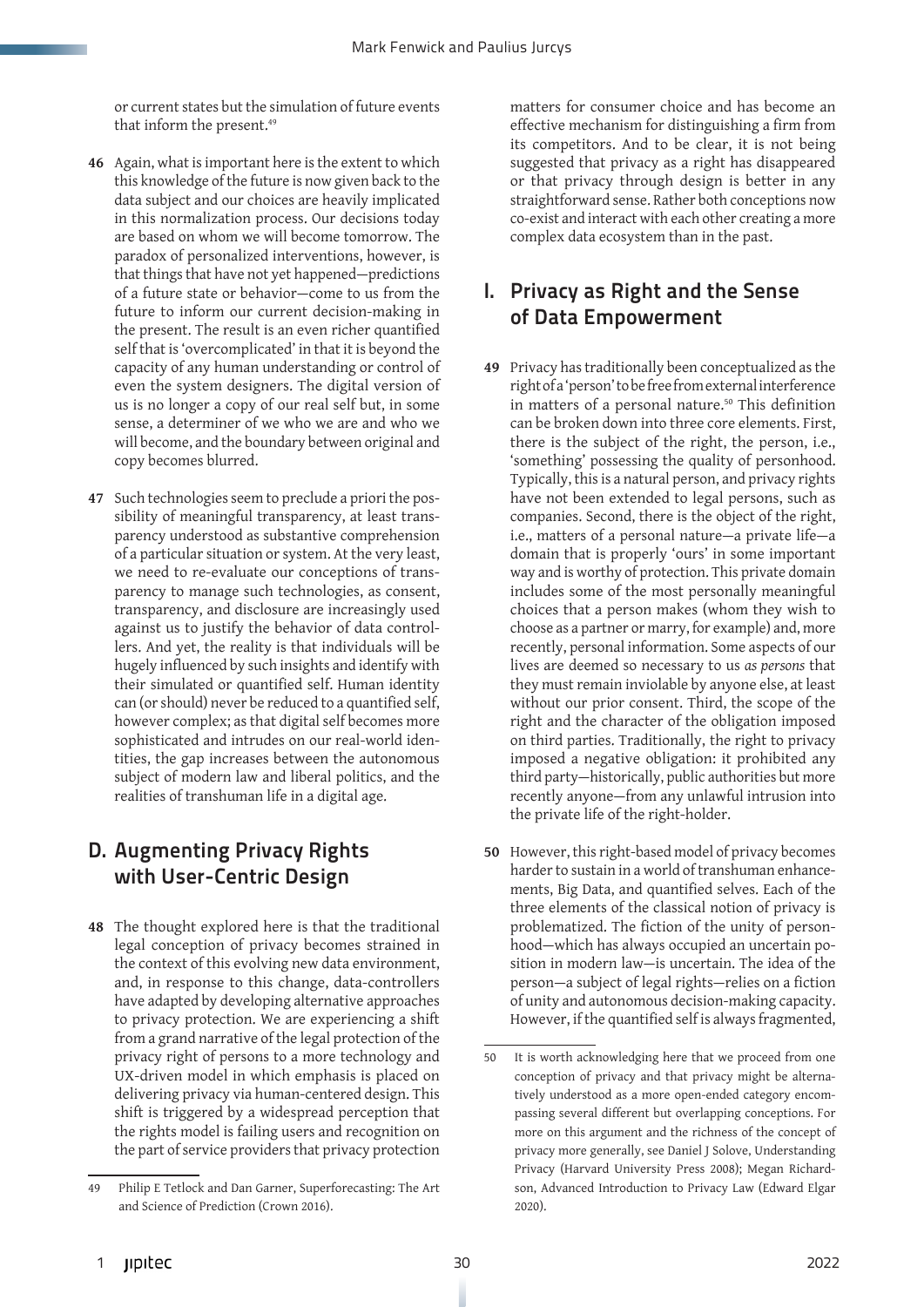multiple, and contingent on bundles of data scattered across the globe, that myth becomes harder for people to believe in and identify with. Transhuman identities are—to use Haraway's suggestive expression, 'disturbingly lively'51—and, if nothing else, this means we struggle to accept the fantasy of organic wholeness and agency that the traditional legal concept of personhood and privacy seems to presuppose and require. Instead, the digital self 'skips the step of original unity'<sup>52</sup> and operates in the more dislocated and messy spaces at the hinterlands of law's possibility.

- **51** Moreover, the idea of a space or domain that is properly ours—understood either as a set of choices or a body of information 'about' us—becomes unsustainable in a world of Big Data, personalized insights, and digital identities. Undoubtedly, it has always been the case that we are influenced by the institutions within which we are raised, and it makes little sense, either from a psychological or philosophical point of view, to think of personhood and personal identity in atomistic, rather than relational, terms. And yet, in a world where multiple third parties—most of whom are unknown to us—are collecting and generating data 'about' us and then via personalized insights influencing our choices, it becomes difficult to conceive of a sovereign individual or what it is precisely that such a person has sovereignty over, in terms of an independent and settled space or domain that is de-limitable and distinctly their own.
- **52** Finally, there is the character of the obligation imposed in a rights-based conception of privacy. The obligation on third parties *not* to do something—to intrude on a person's private domain without prior permission—seems inadequate and arrives too late when our choices and identities are already made based on and by our interaction with data about us. Instead, it might be better to think in terms of an on-going positive obligation imposed on service providers requiring them to do certain things, specifically to handle data in a responsible manner, rather than a purely negative duty not to intrude on a private sphere without permission.53 Consent can, therefore, seem a flimsy protection against abuse and intrusion in the vast and complex data ecosystems of today.
- **53** This is not to suggest that privacy as a legal right has become irrelevant or unimportant. Nevertheless, any legal framework that thinks about the issue of personalized data insights in terms of a settled personal space over which we—as unitary, autonomous subjects—enjoy meaningful control becomes deeply problematic when the border between 'us' and the 'data about us' is so blurred, and where 'data about us' increasingly takes on the 'simulated' character described above. The disruption of these two borders—between us and the data and between data as representation and data as a simulation—seems to significantly complicate the context in which privacy is conceptualized and the scope and character of the obligation imposed on data-handlers. Both the subject and the object of the right have become indeterminable and disconnected from the realities of life in a digital age. And the typical legal mechanism for the protection of privacy rights—the formal consent of a person—seems an inadequate tool of protection given the realities of the information ecosystem and the reach and power of service providers.<sup>54</sup>
- **54** If this seems a little abstract, it isn't. The overwhelming majority of people are acutely aware of the limitations of consent and are unconvinced by the claim that a traditional rights-based model of privacy is working or even appropriate. Everyone is familiar with the experience of consenting to terms and conditions that are not read, and this has become nothing but a minor irritation on the way to accessing content or service. This feeds into a more general sense of mistrust of technology firms, and a significant factor in this diminishing confidence concerns privacy.55 The result is so-called 'techlash' and a demand for more regulation of the large technology firms, including how such firms handle personal data.56 High-profile scandals—most obviously the Cam-

<sup>51</sup> Haraway (1991) (n 3) 152.

<sup>52</sup> Ibid 151.

<sup>53</sup> For more on this argument that privacy imposes a positive negative, as well as negative obligations, see Bart van der Sloot, 'Privacy from a legal perspective' in A. De Groot & B. Van der Sloot (eds), Handbook of Privacy Studies: An Interdisciplinary Introduction (Amsterdam University Press 2018).

<sup>54</sup> It is worth noting that while in an online environment, consent is typically used as the mechanism for legitimizing the processing of private information, it is not the case that consent is not always required in relation to privacy incursions relating to other aspects of our lives.

<sup>55</sup> Jamie Doward, 'The big tech backlash' The Guardian (28 January 2018) <https://www.theguardian.com/technology/2018/jan/28/tech-backlash-facebook-google-fakenews-business-monopoly-regulation> accessed 29 September 2021; Anne-Marie Slaughter, 'Our struggle with big tech to protect trust and faith' Financial Times (26 February 2018) <https://www.ft.com/content/ff7b7ec4- 1aec-11e8-a748-5da7d696ccab> accessed 29 September 2021; Irving Wladawsky-Berger, 'Why techlash is a threat to growth and progress' Wall Street Journal (6 June 2020) <https://www.wsj.com/articles/why-the-techlash-is-athreat-to-growth-and-progress-01591464654> accessed 29 September 2021.

<sup>56</sup> Scott Galloway, The Four: The Hidden DNA of Amazon,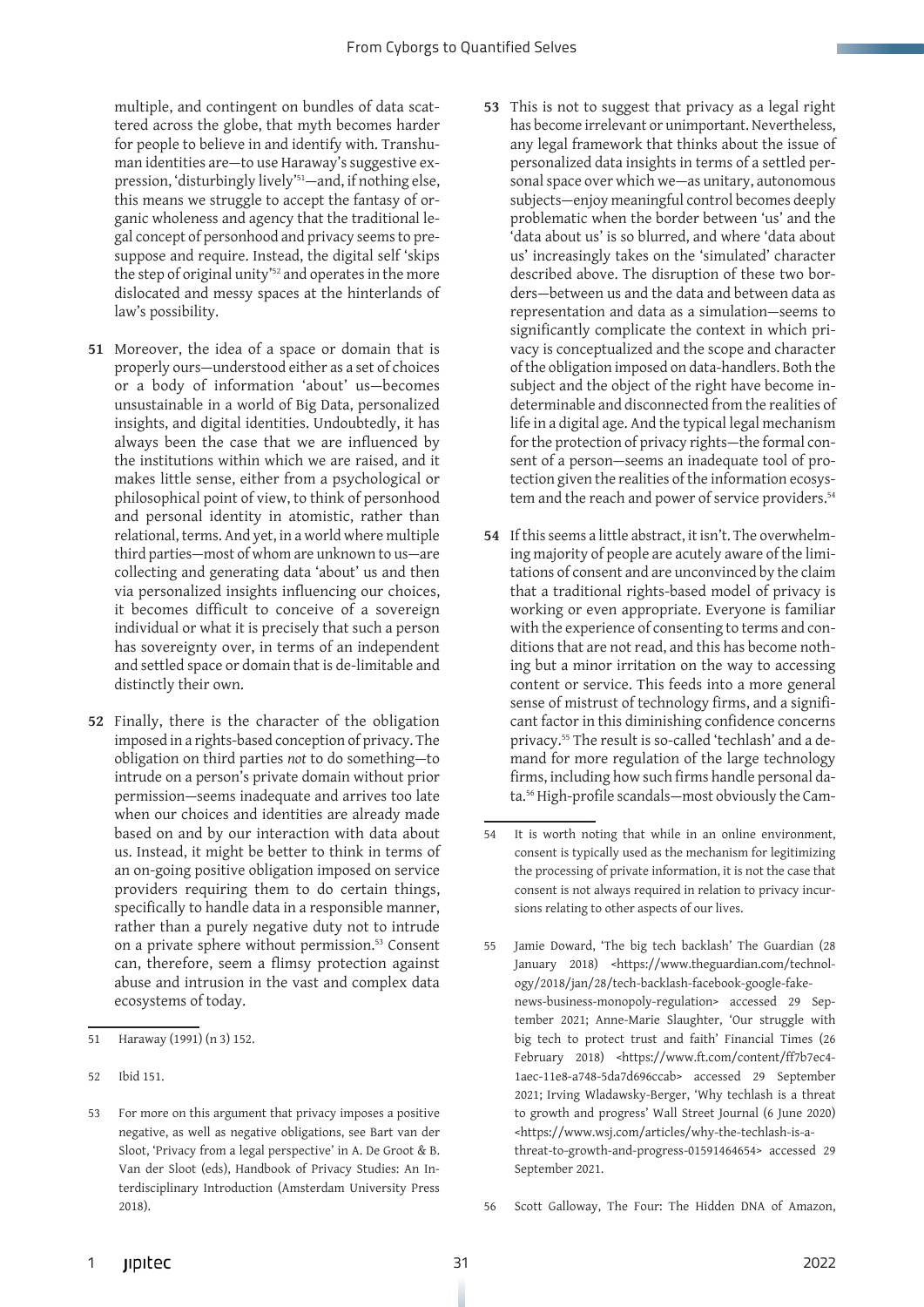bridge Analytica and Facebook case—provide a focal point to these general concerns. As a result, there have been numerous pieces of legislation on commercial use of consumer data, most obviously the GDPR in Europe and the CCPA in California.<sup>57</sup>

**55** And yet, as Gillian Hadfield points out, the 'avalanche' of click to agree boxes that emerged as a response to the GDPR and similar laws elsewhere has not changed anything, and it may even have made the situation worse.<sup>58</sup> It has only revealed how people don't understand what they agree to and how difficult it is for consumers to monitor what companies are doing with 'their' data. Privacy protection mechanisms—legalistic terms and conditions based on complex laws focused on formal consent are not working and merely serve to feed sincere deep-felt public anxiety and skepticism regarding technology and corporations. Therefore, from a normative point of view, it is worth asking—why is the burden of knowing data processing nuances of a service provider placed on the shoulders of an individual consumer? How could we move forward and create a more equitable ecosystem where individuals are not merely statistical sources of data? How might personal data be utilized to empower individuals with the data they generate?

#### II. Privacy-by-Design, Transparency, and User-Control

**56** An emerging alternative to a rights-based conception of privacy combines legal and technological tools with user-centric design *and* transparency. It moves beyond first-generation privacy-by-design by embracing human-oriented design principles at both the technology *and* the user-experience layer. Such an approach embeds privacy protection in the technology but adds much greater openness and engagement in explaining how data is collected and handled, i.e., it moves beyond formal consent and legalistic terms and conditions. Crucially, both these elements—embedding privacy protection in the technology and more authentic communication emphasize human design principles and a more multi-disciplinary and human-centered design process.

Apple, Facebook, and Google (Random House 2017).

- 57 Gwen E Kennedy, Data Privacy Law: A Practical Guide to the GDPR (Bowker 2019).
- 58 Gillian Hadfield, 'Governments can't handle tech regulation. It is time for companies to take over' Quartz (2 July 2018) <https://qz.com/1316426/weve-disrupted-technologynow-its-time-to-disrupt-its-regulation/> accessed 29 September 2021.
- **57** The following observations are not intended as a complete defense of this emerging model—it introduces a different set of difficulties that we will briefly address in the conclusion, and which connect back to the earlier discussion on normalization in a digital age—but a more user-centric data model augmented with privacy-by-design principles is certainly better aligned to the realities of a postdigital transformation world than the rights-based conception described above. Understanding the interaction between these two models of privacy protection—and mapping the precise character of what we call the augmentation of a right to privacy by data ownership and user-centric design—is now a pressing issue in contemporary debates around privacy.
- **58** The idea of privacy by design was first widely presented by Ann Cavoukian and emphasized the concept of embedding privacy measures directly into the design of information systems and technologies, i.e., integrating privacy features at early stages of the development of services or technologies and thereby protecting privacy by default.<sup>59</sup> It entails the notion of embedding privacy and data protection requirements directly into the architectural design of the technology rather than relying on ex post legal controls and right-based interventions.<sup>60</sup> Technology companies and data handlers are incentivized to adopt this approach by default, which should not only help them comply with the requirements of such data privacy regulations as the GDPR and CCPA but also benefit from the reduced risk that results from 'data minimization' and the possible use of 'pseudonymization'.61 Furthermore, privacy-bydesign principles are important because rather than facing a difficult choice between increasing revenue from products or services or providing greater protection of customer privacy, businesses can combine both (i.e., increased revenue as well as providing greater privacy protection by implementing more user-centric privacy approaches).
- **59** There are now many examples of embedding privacy protection in the technology itself and privacy
- 59 Cavoukian (n 32). See also Ann Cavoukian, 'Privacy-by-design: origins, meaning, and prospects for assuring privacy and trust in the information era' *Privacy Protection Measures and Technologies in Business Organizations: Aspects and Standards (*IGI Global 2012). This approach has been embraced by policymakers, see, for example General Data Protection Regulation, Article 25.
- 60 Lawrence Lessig, Code & Other Laws of Cyberspace (Basic Books 1999); William J Mitchell, City of Bits: Space, Place, and the Infobahn (MIT Press 1996).
- 61 Orla Lynskey, The Foundations of EU Data Protection Law (Oxford University Press 2015) 206.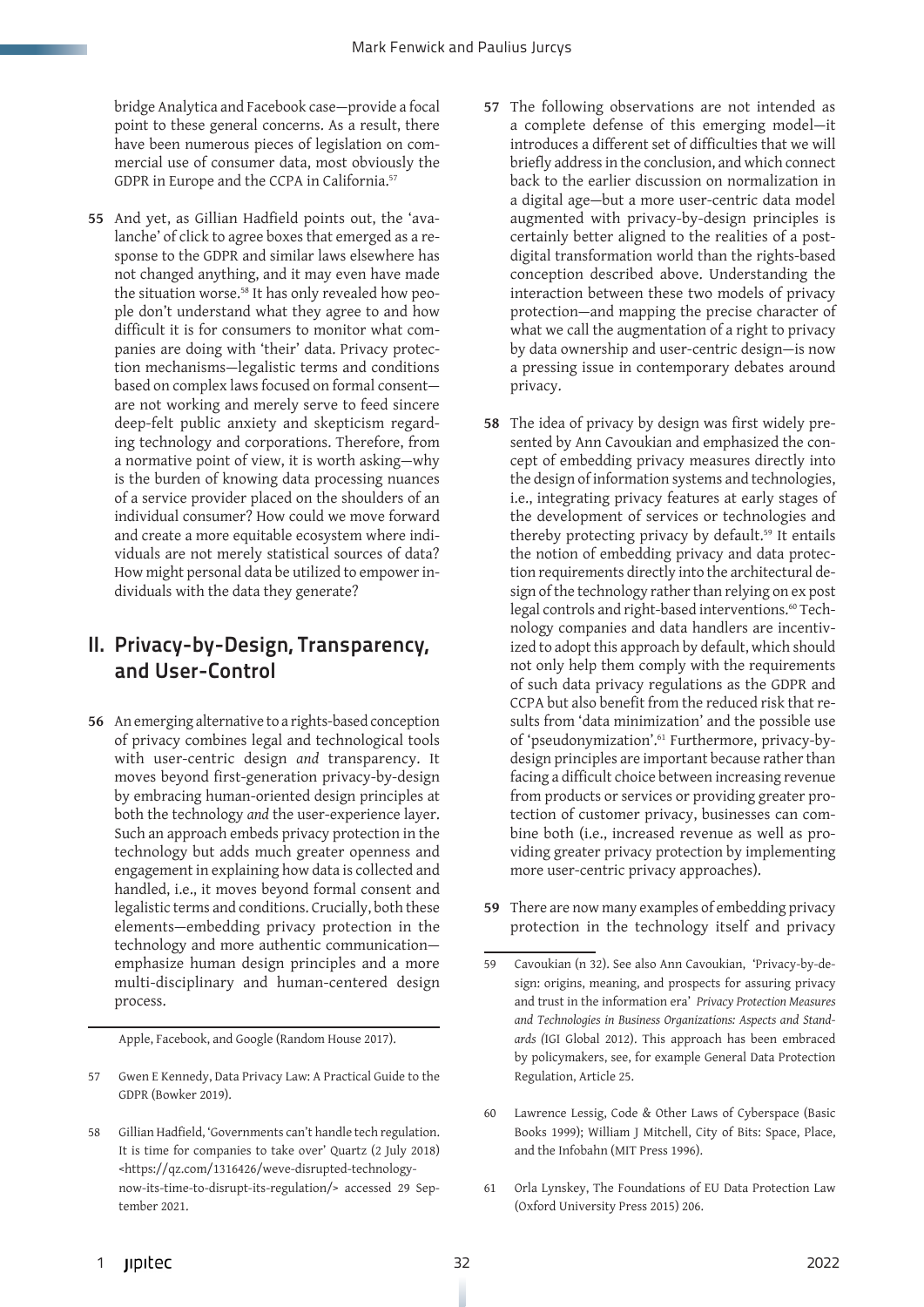enhancing technologies such as homomorphic encryption, differential privacy, secure multi-party computation, or identity management.<sup>62</sup> Antitracking mechanisms, for instance, limit the data that can be collected or email software that hides a users' IP addresses and their location, so companies sending emails can't link that information to a user's other online activities. Some virtual assistants like Apple's Siri—process inputted requests locally on the device rather than in a remote server. Also, there is much more expansive use of encryption for any traffic leaving a user's device so that no third parties can intercept and gather information. Finally, privacy functionality is built into apps, for example, a 'hide my email' feature that uses a randomly created email address when signing up for an account on a new website that then forwards messages to their inbox—thus reducing the number of companies that have direct access to a user's main email address.

- **60** The second element in the contemporary re-making of privacy is the more transparent disclosure of data handling practices. Transparency, in this context, does not mean a formalistic, 'box-ticking' approach in which opaque, legalistic language is used to disclose the minimum information necessary to meet some legal standard or limit liability, but more open communication that aims to enlighten endusers about the actual situation and usage regarding their data. At this layer, things have moved beyond what was originally proposed by Cavoukian, even if the basis of many of the current trends towards greater transparency are articulated in her original statement.
- **61** Whatever their origins, there is now a much greater emphasis on a user-oriented model of frictionless, engaged communication of data-handling practices. More generally, this connects with a growing recognition of the importance of legal design in communicating information about privacy and other legal rights and obligations.<sup>63</sup> Here, legal design refers to human-centered design to prevent or solve legal problems by prioritizing the point of view of end-users, specifically individual consumers. Legal design builds on the vision of a legal system that is more straightforward, more engaging, and

more 'user-friendly'.64 This creates a new emphasis on user-interfaces and the user-experience: how information is presented, how processes are set up, and how policies are established and explained. The goal is to improve how lawyers communicate, deliver services, and make rules and policies—all with the aim of enhancing the experience, comprehension, and empowerment of the users. The goal is to eradicate friction from the user experience, which at the same time builds trust in how data is handled. As such, it represents an attempt to engage with and define the scope and content of the positive obligation on data collectors to handle data in a responsible way that is clearly explained to users.

- **62** Legal design offers several ways to respond to the challenges of communicating complex legal information about the handling of data. Foremost amongst them are design patterns and pattern libraries, which provide a systematic way to identify, collect, and share good practice. In essence, design patterns are reusable solutions to a commonly occurring problem—something that practitioners can develop, organize, and share. Over the last few years, they have been deployed in a privacy context.<sup>65</sup>
- **63** A significant development, in this context, are socalled 'privacy labels,' which have emerged as an essential strategy for achieving greater transparency. Influenced by global trends in food safety, which now require nutrition labels for all packaged food products, privacy labels are increasingly used by data-handlers to disclose in a more meaningful way what data is accessed, collected, and shared.<sup>66</sup> Crucially, this is done in a non-legalistic way compared to the traditional terms and conditions approach.
- **64** The most prominent example of data privacy labels has been implemented by Apple which currently requires that all applications offered in the App

- 65 Helena Haapio and Stefania Passera, 'Contracts as interfaces: Visual representation patterns in contract design' in Daniel Martin Katz, Ron Dolin, and Michael J Bommarito (eds), Legal Informatics (Cambridge University Press 2021).
- 66 Lily Hay Newman, 'Apple's app privacy labels are here: And they're a big step forward' Wired (14 December 2020) <https://www.wired.com/story/apple-app-privacy-labels/> accessed 29 September 2021; Paulius Jurcys, 'Privacy icons and legal design' Towards Data Science (16 July 2020) <https://towardsdatascience.com/privacy-icons-4ca999a6f2db> accessed 29 September 2021.

<sup>62</sup> Giuseppe D'Acquisto, Josep Domingo-Ferrer, Pagiotis Kikiras, Vicenç Torra, Yves-Alexandre de Montjoye and Athena Bourka, 'Privacy by design in big data: An overview of privacy-enhancing technologies in the era of big data analytics' European Union Agency for Network and Information Security (ENISA) <https://arxiv.org/pdf/1512.06000.pdf> accessed 29 September 2021.

<sup>63</sup> See generally Marcelo Corrales Compagnucci, Helena Haapio and Mark Fenwick (eds), The Research Handbook on Contract Design (Edward Elgar forthcoming 2022).

<sup>64</sup> Marcelo Corrales Compagnucci, Mark Fenwick and Helena Haapio, 'Technology-driven disruption of healthcare & UI layer privacy-by-design' in Marcelo Corrales Compagnucci, Mark Fenwick and Michael Lowery Wilson, Nikolaus Forgo and Timo Minssen (eds) Artificial Intelligence in eHealth (Cambridge University Press forthcoming 2022).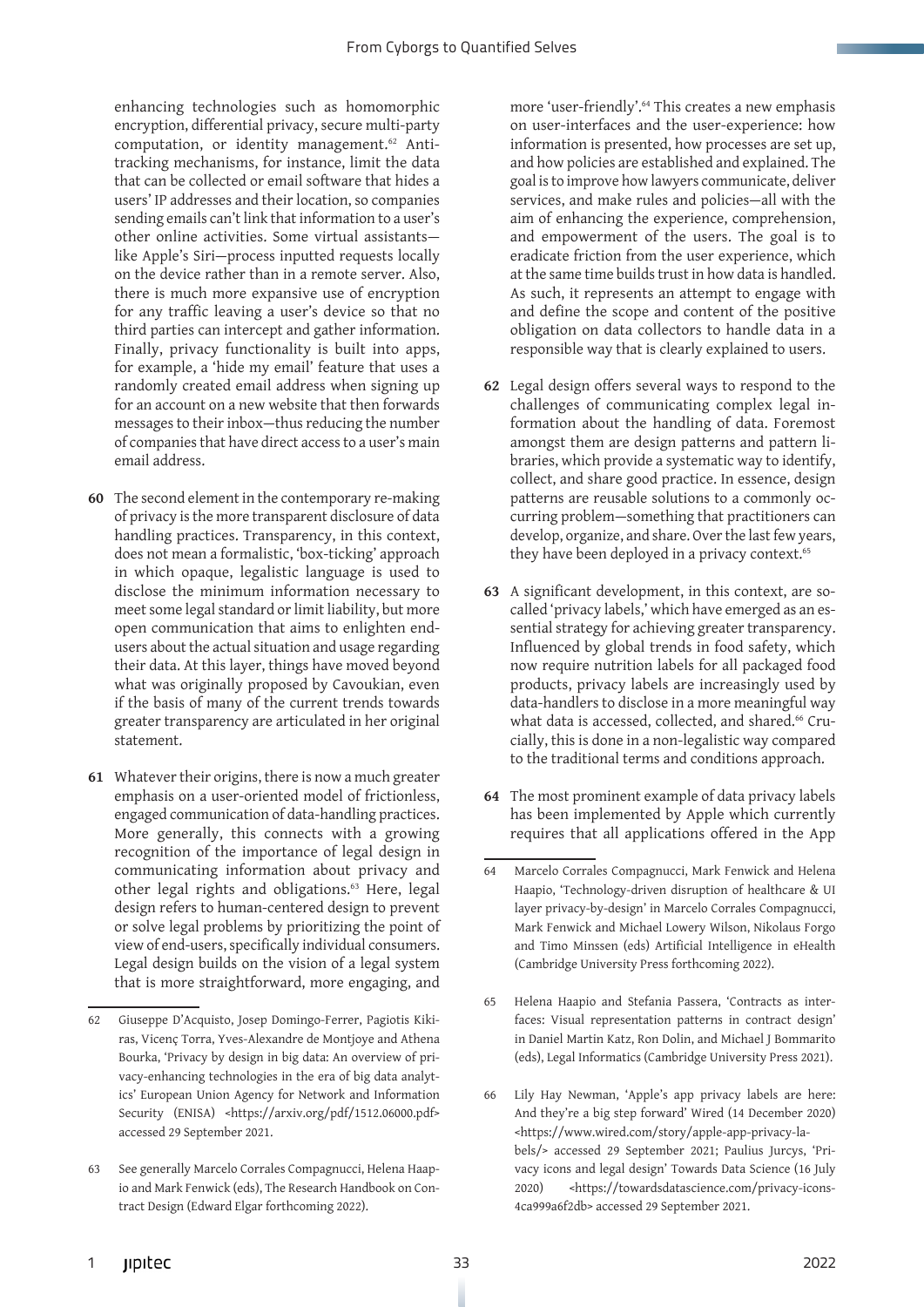Store provide an overview of what data about the individual user is being collected by an app. Such privacy labels are created based on the information which app developers provide to Apple before publishing or updating an app. The users can see such privacy labels in the description of an app; the intent is to make sure that an average consumer could determine the scope of personal data that would be exposed to the app developers and, likely, other unknown third parties. The privacy label contains a set of icons as well as the key buzzwords describing the categories of data accessed. Gradually, such data privacy app icons are becoming the norm: in 2021, Google announced their intention to introduce privacy labels to Google Play sometime in 2022.67

- **65** This new emphasis on transparency creates the opportunity for a more reputation-driven enforcement model in which 'bad actors' are called out and exposed or revealed to be hypocrites. Rather than formal sanction by the legal system, the discipline of the market becomes the primary means of ensuring compliance and—ideally—better behavior by service providers.
- **66** With this combination of technology-based solutions *and* open communication, there is a shift from a legalistic conception of privacy in which service providers act freely based on the formal consent of users to a more technology and communicationdriven model in which service providers design privacy into their services to signal virtue and then communicate clearly and transparently what they are doing. This new model still requires consent, but it is not formalistic and empty consent—the so-called 'biggest lie on the Internet'.<sup>68</sup>
- **67** This is not meant to suggest that the law becomes irrelevant or disappears in this new user-centric landscape. From the perspective of the companies providing personalized data insights, things look very different, and investing in the mitigation of legal risk has become a costly and difficult exercise for any company that handles data, i.e., all companies. New data privacy laws such as the GDPRor the CCPA have created significant dangers for data-controllers and

managing the result legal risk is a significant burden and responsibility.<sup>69</sup>

- **68** However, at the same time, it is also important for lawyers and policymakers to acknowledge that the law may acquire a more modest role and function in this new model. Privacy can no longer be conceived as a fundamental right of a person but a more evolving and situational concept that needs to be managed at the intersection of technology and user experience in specific settings in specific use cases. This brings us back to the important suggestion of Daniel Solove that, privacy should be thought of a 'family resemblance' concept comprising various contested views, rather than as a single, settled idea.70
- **69** Such an account also reveals something important about the future role of law and lawyers in the data ecosystem. The law—and rights—still matter in a design-driven model, and law will continue to be coded into the architecture of such systems. Nevertheless, the law becomes overcomplicated, as traditional notions of legal certainty are replaced by more dynamic and situational concepts.71 Law becomes something like a force field—a space of possibility or resource, an indeterminable presence that must be constantly engaged with and navigated—rather than a site or source of certainty and clear resolution. The fragmentation of law as a relatively certain, stable, and closed normative order and proliferation of norms.
- **70** Traditionally, law operated as a discourse of stable, monadic subjects. The legal subject of rights was an attribution of the system—it was a convenient and powerful fiction—but this fiction is disrupted by the digital transformation, and we are all now nomadic subjects, and identity and closure are replaced by difference and capture.
- **71** Regulation will continue to form a necessary background to what the data-controllers are doing, and regulation must be considered during and integrated into their design choices at all the technology and UX layers. Lawyers will be vital for accomplishing this task. But lawyers will also need to accept a more modest supporting role as members of the multidisciplinary design teams, comprising coders and graphic designers, and other professionals that design the technical, UI-facing privacy solutions of the future. As such, the future role of lawyers—partic-

- 70 Daniel J Solove (n. 50).
- 71 See Mark Fenwick, Mathias M. Siems and Stefan Wrbka, The Shifting Meaning of Legal Certainty in Comparative and Transnational Law (Hart 2017).

<sup>67</sup> Sarah Perez, 'Following Apple's launch of privacy labels, Google to add a 'safety' section in Google Play' TechCrunch (6 May 2021) <https://techcrunch.com/2021/05/06/following-apples-launch-of-privacy-labels-google-to-add-a-safety-section-in-google-play/> accessed 29 September 2021.

<sup>68</sup> Jonathan A Obar and Anne Oeldorf-Hirsch, 'The biggest lie on the Internet: Ignoring the privacy policies and terms of service policies of social networking services' (2016) <https://ssrn.com/abstract=2757465> accessed 29 September 2021.

<sup>69</sup> Paul Voigt and Axel von dem Bussche, The EU General Data Protection Regulation: A Practical Guide (Springer 2017).